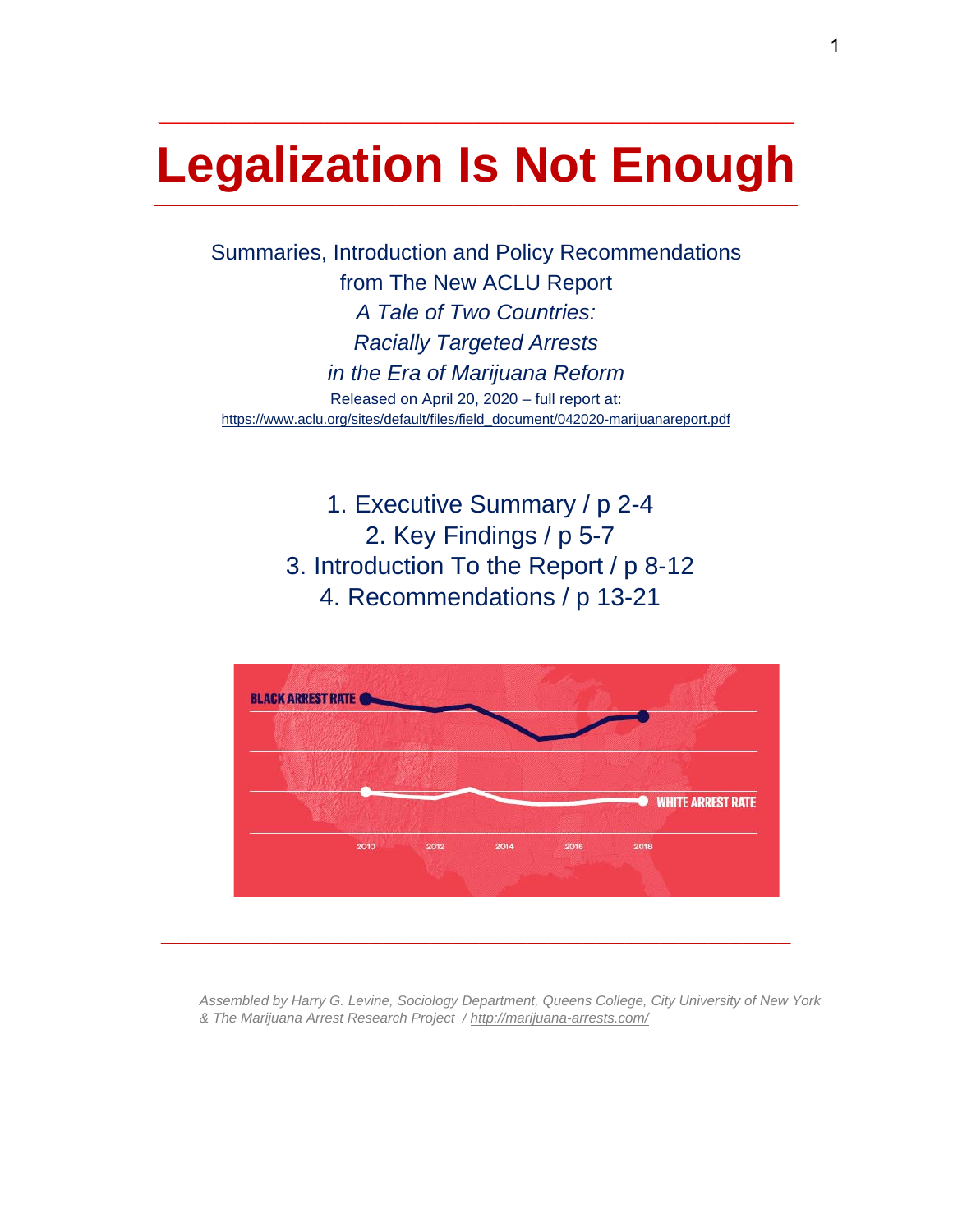# Executive Summary

In 2013, the ACLU published an unprecedented national report on marijuana possession arrests, *The War on Marijuana*  in Black and White,<sup>1</sup> analyzing data from all 50 states (and the District of Columbia) between 2001 and 2010. Over that time period, law enforcement made millions of marijuana arrests, the vast majority of which were for possession, and Black people<sup>2</sup> were much more likely to be arrested than white people for marijuana possession despite comparable usage rates. This report updates our previous findings through an analysis of marijuana possession arrests and attendant racial disparities from 2010 to 2018, and provides specific analysis on states that have approved legalization and decriminalization laws. The report relies on the Federal Bureau of Investigation's Uniform Crime Reporting Program (UCR), supplementary data from jurisdictions not included in UCR, and the United States Census' annual county population estimates to document arrest rates per 100,000 for marijuana possession, by race, at the state and county level.<sup>3</sup>

#### **FINDING #1**

The War on Marijuana Rages on: Marijuana Arrests Still Widespread Across the U.S.

#### **FINDING #2**

Extreme Racial Disparities in Marijuana Possession Arrests Persist Throughout the Country, and Have Not Improved Since 2010

## **FINDING #3**

Marijuana Arrests Decreased after Legalization or Decriminalization

#### **FINDING #4**

Racial Disparities in Arrests Persist Even in States That Legalized or Decriminalized Marijuana

#### **FINDING #5**

Data Collection Failures Block a Fuller Understanding of Racial Disparities in Marijuana Arrests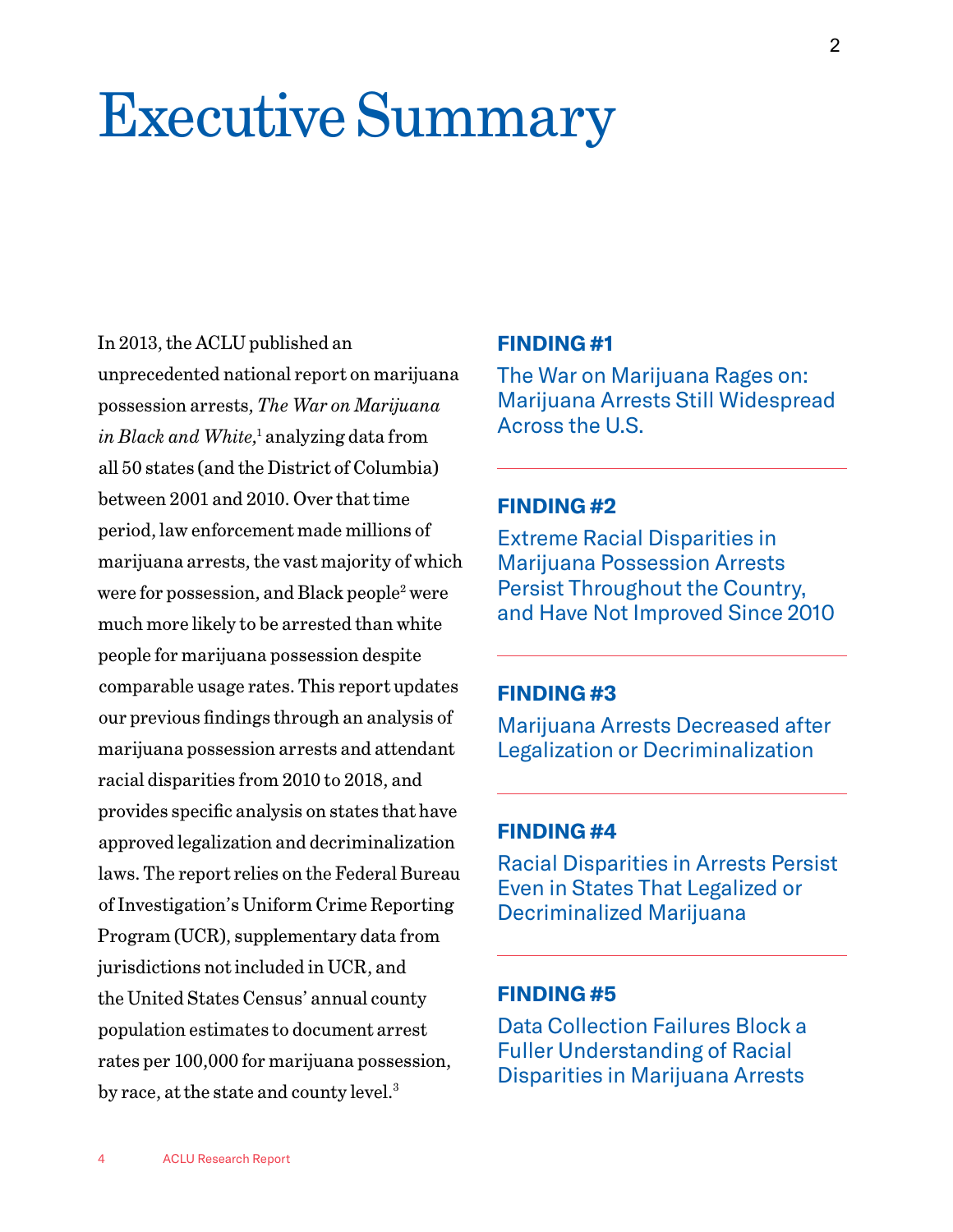Disturbingly, too much has remained unchanged in the past decade despite several states having reformed marijuana policy. While marijuana arrests were down by 18% overall since 2010, law enforcement still made more than 6.1 million such arrests over the past eight years. In 2018, there were almost 700,000 marijuana arrests, which accounted for more than 43% of all drug arrests. In fact, in 2018, police made more marijuana arrests than for all violent crimes combined, according to the FBI. Further, it is not clear that marijuana arrests are trending down—they have actually risen in the past few years, with almost 100,000 more arrests in 2018 than 2015. This rise in marijuana arrests has been driven by states in which marijuana is still illegal, whereas between 2010 and 2018, marijuana arrests were significantly lower in states that had

legalized and went down modestly in states that had decriminalized. Consistent with our previous report, the majority of marijuana arrests — nine out of every 10 — were for possession.

Equally as troubling, this report finds that stark racial disparities in marijuana possession arrests have remained unchanged nationwide. On average, a Black person is 3.64 times more likely to be arrested for marijuana possession than a white person, even though Black and white people use marijuana at similar rates. Just as before, such racial disparities in marijuana possession arrests exist across the country, in every state, in counties large and small, urban and rural, wealthy and poor, and with large and small Black populations. Indeed, in every state and in over 95% of counties with more than

# Recommendations at a Glance

## **For Federal, State, and Local Governments**

- Legalize marijuana use and possession
- Do not replace marijuana prohibition with a system of fines, fees, and arrests
- Grant clemency to or resentence anyone incarcerated on a marijuana conviction and expunge all marijuana convictions
- Eliminate collateral consequences that result from marijuana arrests or convictions
- Ensure new legal markets benefit and are accessible to communities most harmed by the War on Drugs
- Ensure marijuana possession and other low-level offense arrests are not included in performance measures for federal funding

### **For Law Enforcement Agencies**

- End the enforcement of marijuana possession and distribution
- End racial profiling by police
- Eliminate consent searches
- End the practice of using raw numbers of stops, citations, summons, and arrests as a metric to measure productivity and efficacy
- Develop systems for the routine collection of accurate data on a range of police practices
- Invest in nonpunitive programs and community-based services and divest from law enforcement
- Develop, secure, and implement strong, independent, and effective oversight mechanisms for local law enforcement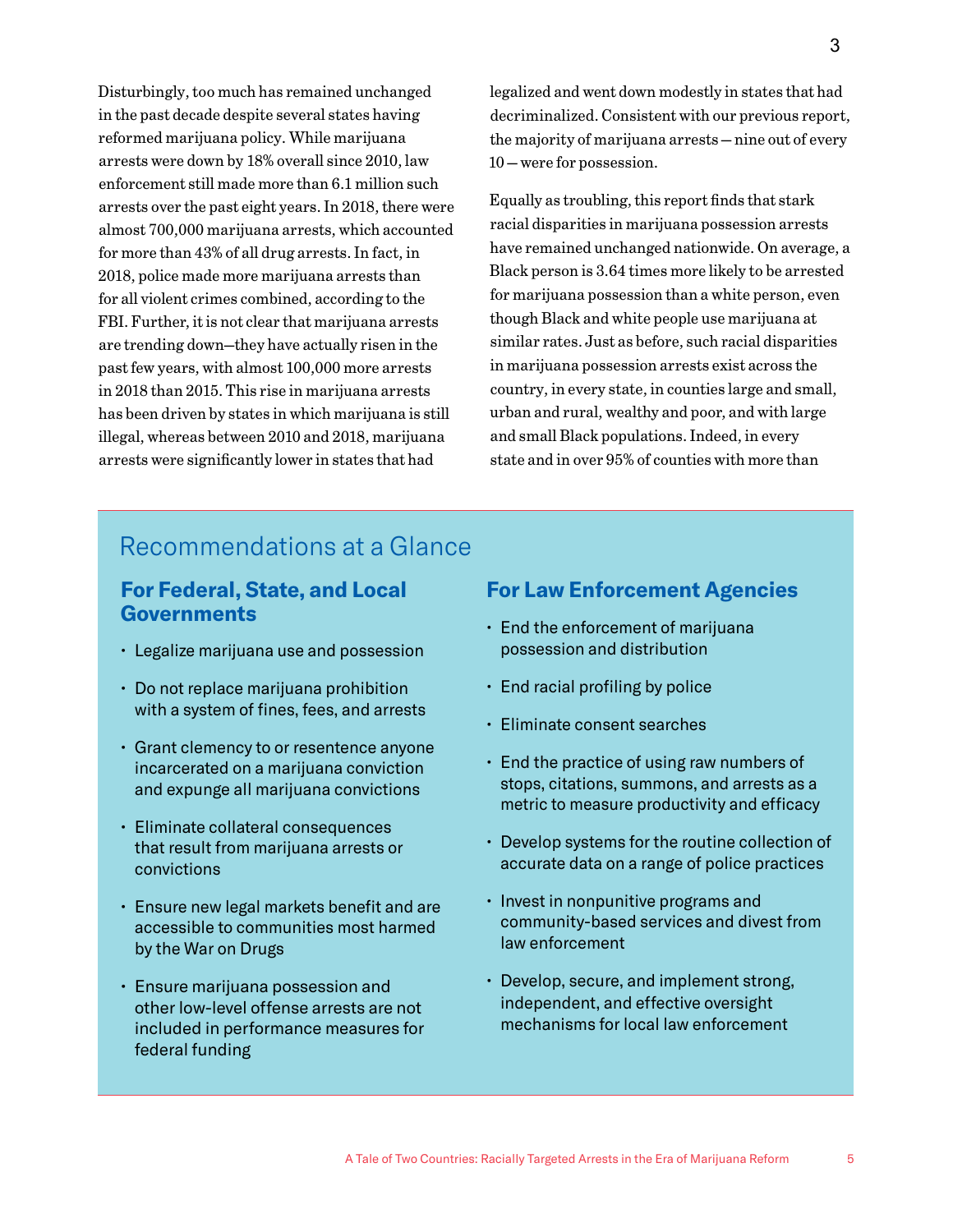30,000 people in which at least 1% of the residents are Black, Black people are arrested at higher rates than white people for marijuana possession. Although, on average, states that legalized marijuana through taxation and regulation had lower rates of racial disparities in marijuana possession arrests (1.7x) than states where marijuana has not been legalized (3.2x), a distressing pattern continues racial disparities persist in every state that has rolled back marijuana prohibition — and in some cases, disparities have worsened.4

This report should be the final nail in the coffin for the inane War on Marijuana, and sound yet another abolition knell for this country's 45-year drug prohibition charade. The question no longer is whether the U.S. should legalize marijuana — it should — or whether marijuana legalization is about racial equity — it is. It is also no longer about whether all levels of government should redirect resources away from prosecution of marijuana and toward public health investments and community collaborations — they should. Rather, the question is: When states legalize, how can they do so through a racial justice lens to address the panoply of harms that have been selectively aimed at Black and Latinx communities for decades? These harms include not only arrests, incarceration, and lifelong criminal convictions, but also the loss of jobs, housing, financial aid eligibility, child custody, and

In every state, **Black people are arrested at higher rates**  than white people for marijuana possession.

immigration status. This report provides a detailed road map for ending the War on Marijuana and ensuring legalization efforts center racial justice as they address the widespread collateral damage.

The ACLU reaffirms its recommendation that federal and state governments legalize marijuana for persons 21 or older through a system of taxation, licensing, and regulation, and urges that legalization repair the harms that prohibition has wreaked on communities of color.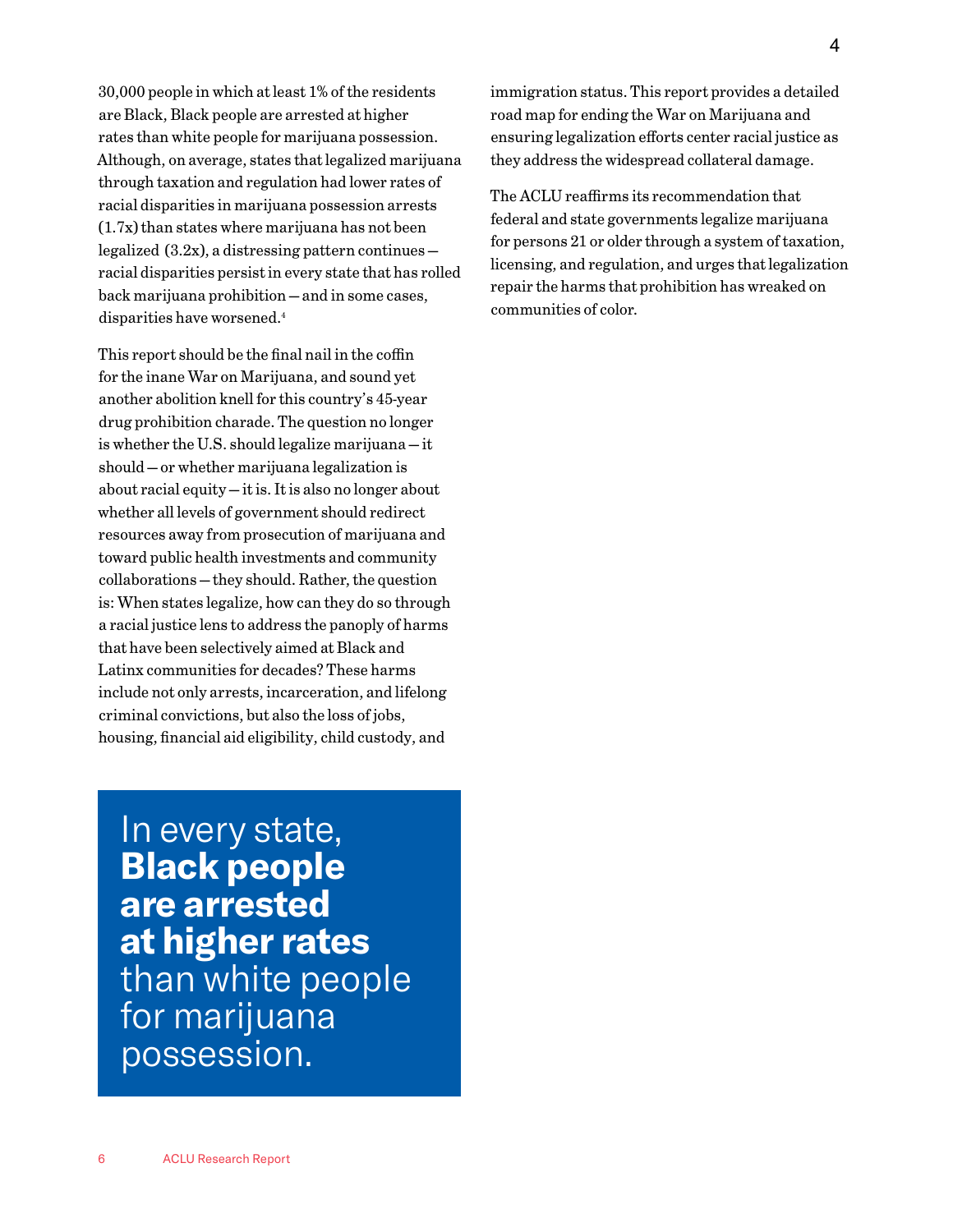# Key Findings

#### **FINDING #1**

## The War on Marijuana Rages on: Marijuana Arrests Still Widespread Across the U.S.

- Although marijuana arrests have decreased by 18% since 2010, that trend slowed to a halt in the middle of the decade. There were more marijuana arrests in 2018 than in 2015, despite the fact that eight states legalized marijuana for recreational use or decriminalized marijuana possession in that timeframe.
- In general, states that have legalized or decriminalized marijuana possession have seen a decline in marijuana possession arrests, but in many other states, arrest rates have increased or remain unchanged.
- Marijuana arrests made up 43% of all drug arrests in 2018, more than any other drug category. While that percentage has dropped from just over 50% in 2010, this is due in part to a steady increase in arrests in other drug categories.
- The overwhelming majority of marijuana arrests 89.6% — are for possession only.

#### **Rates of Black and White Marijuana Possession Arrests per 100k People**



**Source:** FBI/Uniform Crime Reporting Program Data **Note:** Florida and Washington, D.C. did not provide data.

#### **FINDING #2**

## Extreme Racial Disparities in Marijuana Possession Arrests Persist Throughout the Country and Have Not Improved Since 2010.

- Black people are 3.64 times more likely than white people to be arrested for marijuana possession, notwithstanding comparable usage rates. The increasing number of states legalizing or decriminalizing marijuana has not reduced national trends in racial disparities, which remain unchanged since 2010.
- While national arrest rates for marijuana possession were lower in 2018 than in 2010 for both Black and white individuals, racial disparities in those arrests have not improved, and in some jurisdictions, they have worsened.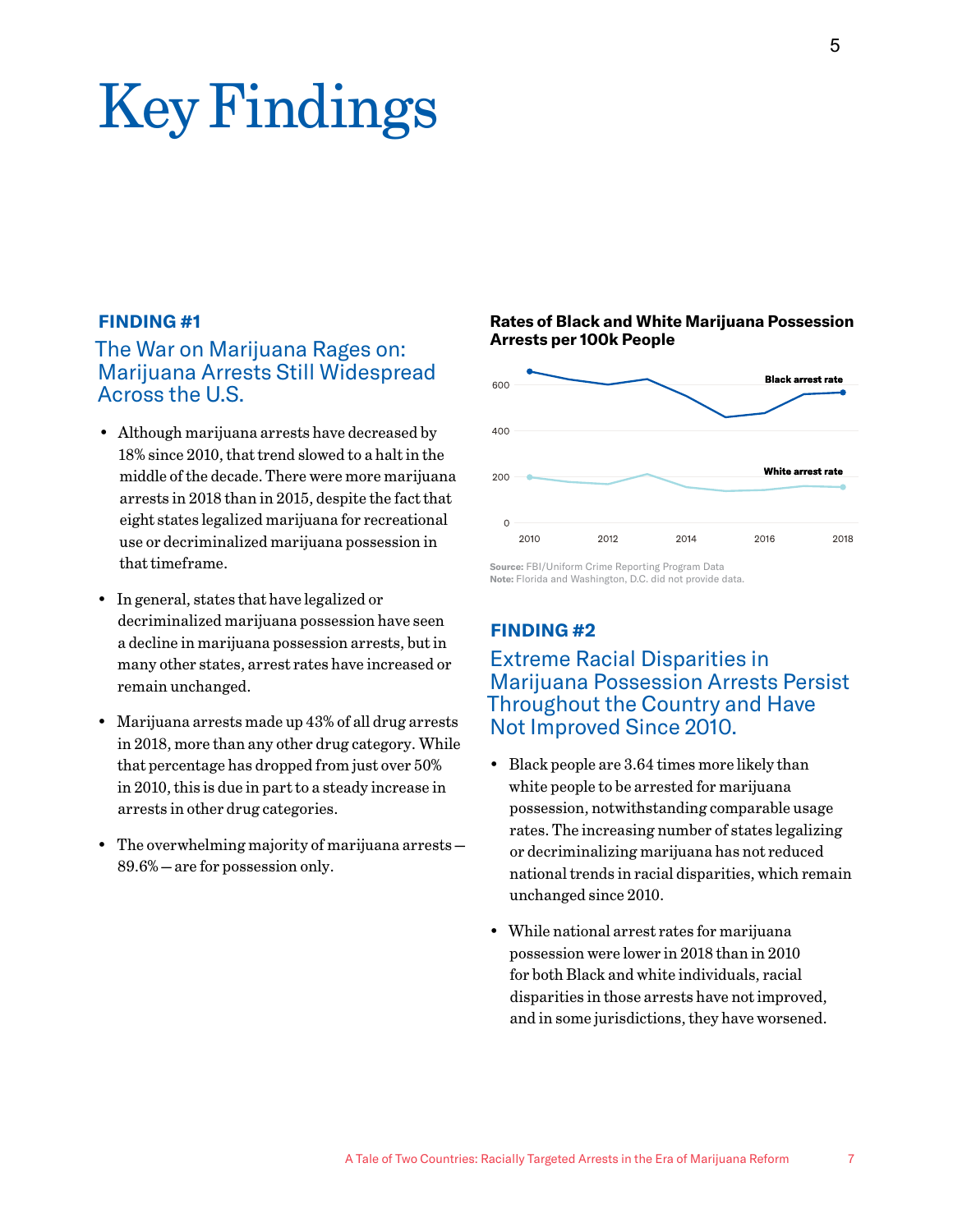- In every single state, Black people were more likely to be arrested for marijuana possession, and in some states, Black people were up to six, eight, or almost 10 times more likely to be arrested. In 31 states, racial disparities were actually larger in 2018 than they were in 2010.
- Montana, Kentucky, Illinois, West Virginia, and Iowa were the states with the highest racial disparities in marijuana possession arrest rates (9.62, 9.36, 7.51, 7.31, and 7.26 respectively).

#### **FINDING #3**

## Marijuana Arrests Decreased After Legalization or Decriminalization, But There Was Significant Variability Across States That Only Decriminalized.

- Arrests for marijuana possession decreased over time (from 2010–2018) in all states that legalized recreational marijuana possession. In some states, these decreases clearly began after legalization (Colorado, Maine, Nevada). In other legalized states, decreases continued on a downward trend that had begun pre-legalization (Alaska, Oregon, Washington). In two states (California, Massachusetts), though there was a decline in arrests from 2010–2018, there was little change after legalization. In these states, the decrease in arrests occurred prior to legalization and remained low, perhaps due to earlier decriminalization.
- Overall, arrests for marijuana possession also fell slightly between 2010–2018 in states that had decriminalized but not legalized recreational marijuana. However, there is significant variability across states — and in one state (Missouri), arrest rates actually increased after decriminalization. Marijuana possession arrest rates were approximately eight times higher in decriminalized states than in legalized states, although lower than in states where marijuana possession remained illegal.

• In legalized states, arrests for marijuana sales also decreased greatly from 2010 to 2018 (81.3%). Sales arrest rates also dropped in decriminalized states, although to a lesser degree (33.6%).

#### **FINDING #4**

## Racial Disparities in Arrests Persist Even in States That Legalized or Decriminalized Marijuana.

- Although the total number of people arrested for marijuana possession, and rates of arrests, have decreased in all legalized states and most decriminalized states for both Black and white people, the racial disparities in arrest rates in these states remain. Specifically, in every state that has legalized or decriminalized marijuana possession, Black people are still more likely to be arrested for possession than white people.
- In some legalized states, such as Maine and Massachusetts, the racial disparities in marijuana possession arrests were larger in 2018 than in 2010. In other legalized states, such as California and Nevada, the disparities narrowed, although Black people were still more likely to be arrested for marijuana possession than white people.
- On average, states that have legalized marijuana possession had lower racial disparities in possession arrests in 2018 compared both to states that have only decriminalized and states where marijuana remains illegal. However, it is not clear that this difference is a result of legalization – these states also had lower racial disparities in 2010, before any states had legalized.

#### **FINDING #5**

### Data Collection Failures Block a Fuller Understanding of Racial Disparities in Marijuana Arrests.

• Although a great body of evidence establishes that Latinx individuals face racial bias in policing and discrimination in the criminal legal system writ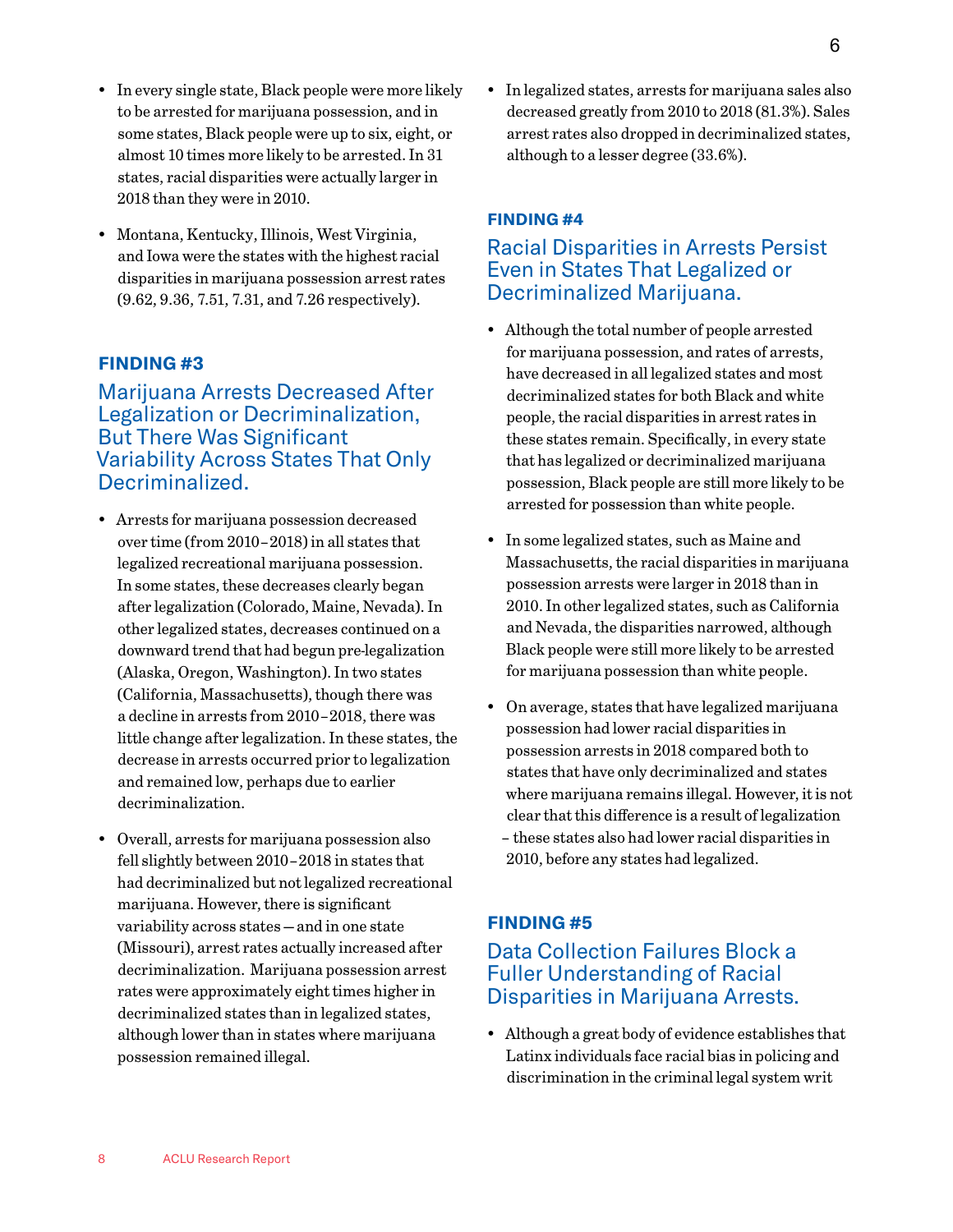large, we were not able to compare marijuana arrest rates for Latinx individuals in this report.

- The FBI's Uniform Crime Reporting arrest data is the most up-to-date and comprehensive data on arrests nationally, by state, and by county. However, similar to many federal data collection efforts, UCR data fails to disaggregate between Latinx individuals of different races, making it impossible to distinguish between Latinx and non-Latinx individuals in the Black and white populations. Because UCR data does not identify Latinx populations as a distinct racial group, potential disparities in arrest rates for Latinx populations cannot be examined. Arrests of Latinx individuals coded as white in the data likely artificially inflate the number of white arrests, leading to an underestimate of the disparity between Black and white arrest rates. 5
- In addition to their impact on Black and Latinx populations, other racial or ethnic groups may be affected by bias in policing and marijuana enforcement. Future research using UCR data is warranted to examine disparities for Native and Indigenous populations, and Asian and Pacific Islander populations, particularly in jurisdictions with large enough samples of these populations. However, disparities for bi- or multiracial people cannot be examined with UCR data because the UCR Program employs a "check one" approach to race, and does not allow for an individual to be coded as more than one race. Furthermore, disparities for Arab and Middle Eastern people cannot be examined with UCR data as they are not identified by the UCR Program at all.
- The variation in reporting quality across years, agencies, and geographies also leaves some gaps in some constituents' ability to quantify racial disparities at the local level.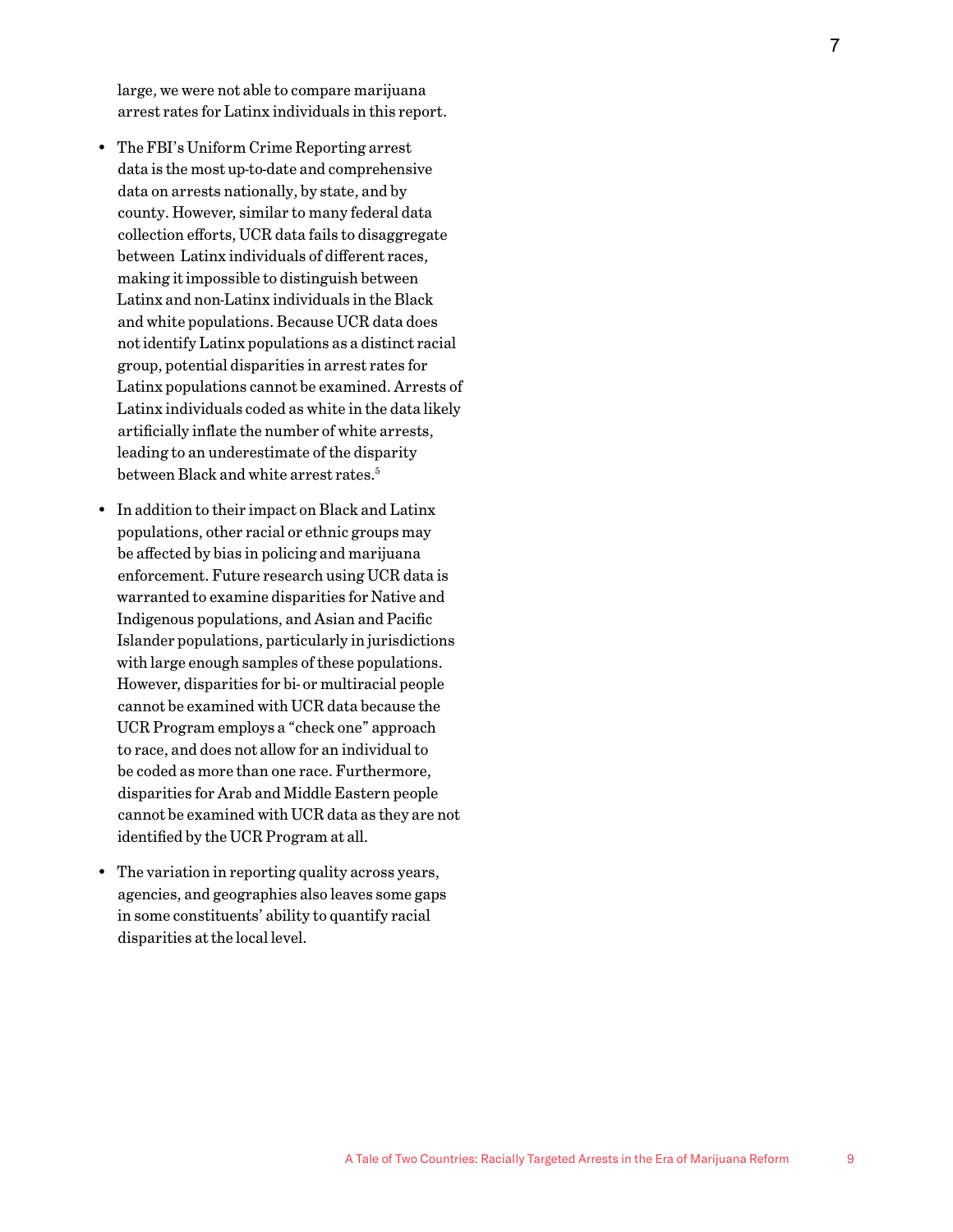# Introduction

The criminalization of marijuana and the "War on Drugs" more broadly has been a misinformed and racist government campaign that continues to result in the criminalization of millions of Americans.<sup>6</sup> Pursued under the guise of public safety and reducing marijuana consumption, this decades-long debacle has been an abject failure — it has harmed communities, needlessly derailed lives, and wasted taxpayers' valuable dollars. Both public opinion and sage public policy have called for an end to marijuana prohibition. In response, several states have legalized or decriminalized marijuana use in recent years. As of March 2020, 11 states and Washington, D.C.7 , have legalized the recreational consumption of marijuana, and in 2019, Hawai'i became the 15<sup>th</sup> state to reduce the criminal consequences of marijuana-related offenses.8

A growing body of research has sought to explore the impact of these reforms, finding that these reforms led to a reduction in marijuana-related arrests and the myriad harmful consequences associated with a criminal conviction.<sup>9</sup> However, research suggests that racial disparities in marijuana arrests persist in several of those states, remaining as sharp a thorn in the nation's side as they were a decade ago. $^{10}$ Moreover, according to the FBI, after an overall dip in the number of marijuana arrests between 2010–2014, such arrests began to increase again, and there were roughly 100,000 more marijuana arrests in 2018 than in 2015.11 This report seeks to build on this existing research — as well as our 2013 report *The War on Marijuana in Black and White*12 — to document the national, state, and local landscape; to assess our progress; and to examine the potential promise of reforms. As this report will demonstrate, much of this country has yet to start on the road toward equitable, smart, reparative marijuana policy, and for those that have, the journey is not complete.

## The War on Marijuana

In our 2013 report *The War on Marijuana in Black and White*, we documented the national scope of our country's decades-long, multibillion-dollar, racist war against people who use marijuana. We found that, in  $2010$ , despite the fact that Black and white people<sup>13</sup> use marijuana at similar rates, Black people were arrested at over three times the rate of white people, and up to eight times as often in some states. Further, such racial disparities increased between 2001 and 2010, as did marijuana possession arrests overall.

Such wasteful and race-driven enforcement of marijuana laws did not occur overnight. Since the early decades of the 20th century, the criminalization of marijuana has been a pretext for the criminalization of Black and Brown people.14 Taking advantage of several decades of Reefer Madness propaganda, in 1970, President Richard Nixon signed the Controlled Substances Act and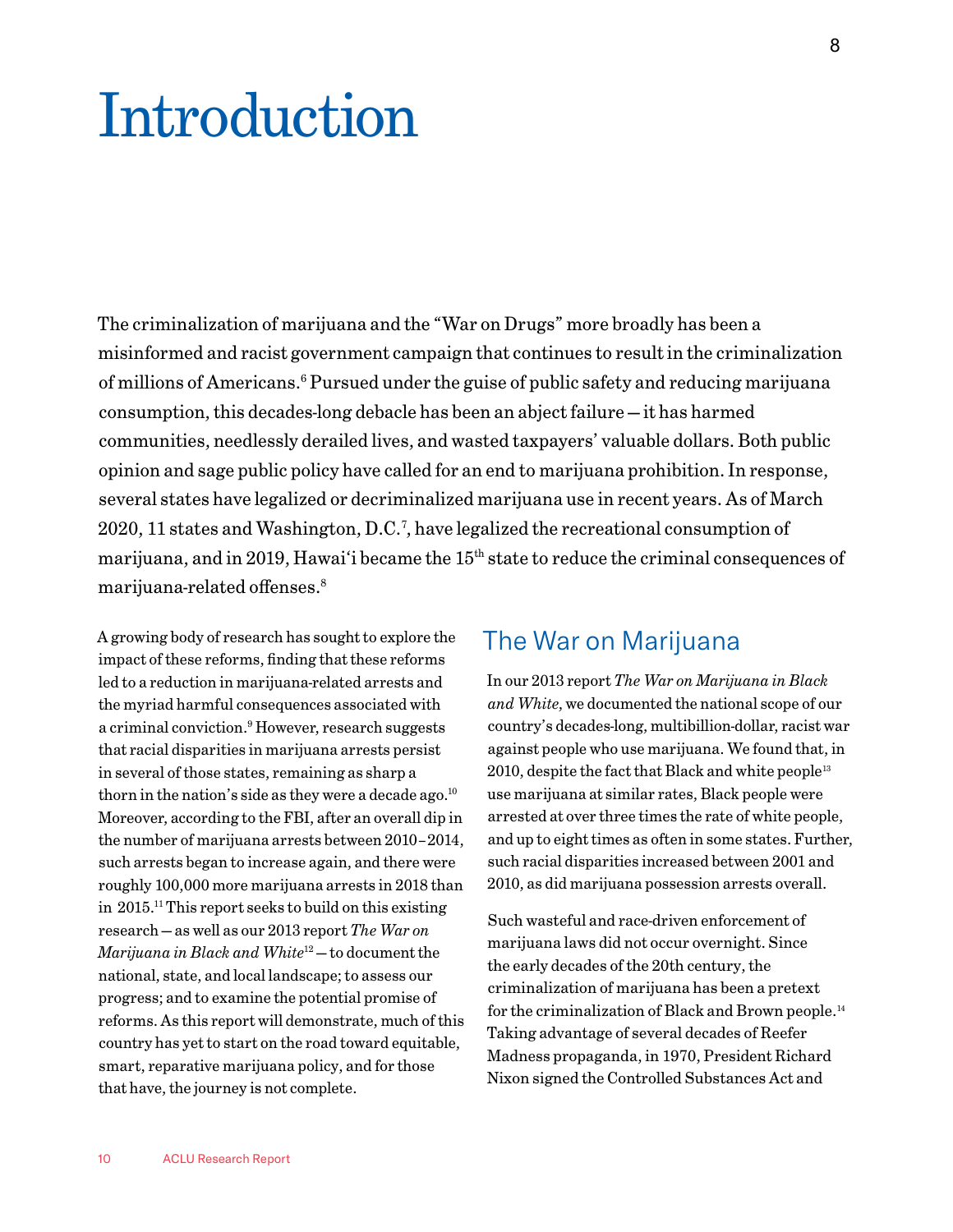classified marijuana under Schedule I — reserved for the most dangerous class of drugs with the highest potential for abuse and little to no medical value, a designation shared by drugs like heroin, methamphetamines, and PCP. But such classification — like the drug war generally — had nothing to do with marijuana or science, and everything to do with criminalizing and controlling certain communities. As John Ehrlichman, counsel to Nixon and assistant to the president for domestic affairs, said over two decades later:

"*We knew we couldn't make it illegal to be against the war (Vietnam) or Black, but by getting the public to associate the hippies with marijuana and the Blacks with heroin, and then criminalizing both heavily, we could disrupt those communities. We could arrest their leaders, raid their homes, break up their meetings, and vilify them night after night on the evening news. Did we know we were lying about the drugs? Of course we did."15*

This war on people who use drugs has since been declared a failure by countless public health officials and advocacy organizations, the World Health Organization, and the United Nations.16 In response, certain countries have pursued nationwide legalization of marijuana, while many jurisdictions across the U.S. have decriminalized or legalized marijuana for both recreational and medicinal use.17 Despite the often bipartisan groundswell to legalize marijuana use, and the fact that two in every three Americans support legalizing marijuana,18 marijuana remains illegal in a majority of states.

## Inconsistency at the Federal Level

At the federal level, marijuana remains a Schedule I substance, subjecting people involved in marijuana activities to harsh penalties and preventing a range of scientific research that could upend decades of propagandized misinformation driven by racism and fear.

Much of this country has yet to start on the road toward **equitable, smart, reparative marijuana policy**.

Making matters worse, the Trump administration has sought to abandon the Obama administration's more sensible approach to marijuana policy by resurrecting the saber-rattling of bygone anti-marijuana crusaders. Under the Obama administration, local jurisdictions enjoyed substantial deference with regard to setting marijuana policy. In 2013, Deputy Attorney General James Cole issued a guideline ("The Cole Memorandum") significantly limiting the enforcement of federal marijuana laws in states that had legalized.19 Such deference to states that were experimenting with legalization was crucial for the vitality of the newly legalized markets. Consumers needed to feel safe participating in marijuana activities, and entrepreneurs needed to know that the federal government was not about to shut down their ventures or prosecute them for engaging in business that was legal in their state. The Obama administration's approach reassured states that the federal government would not interfere with states' legalization efforts as long as those efforts did not implicate federal enforcement priorities, such as interstate drug trafficking and drug cartels.20

Rather than respecting the will of the voters in states that legalized marijuana, the Trump administration and its first attorney general, Jeff Sessions (who, when he was a U.S. Senator, famously proclaimed, "Good people don't smoke marijuana"), promptly rescinded this policy. The same week that California began selling and taxing marijuana for recreational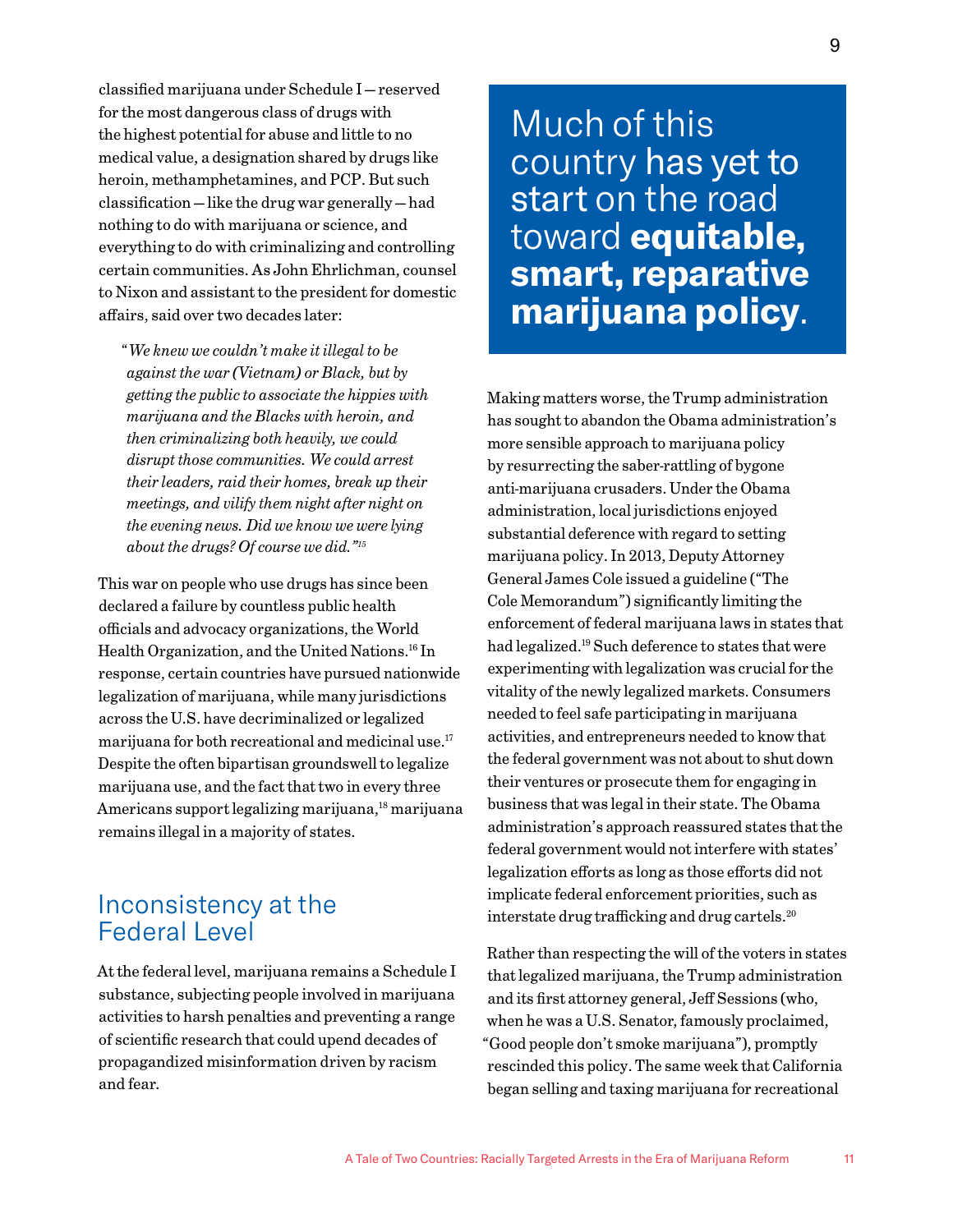use<sup>21</sup> and Vermont's legislature called for a formal vote on its own legalization bill, $^{22}$  the Department of Justice announced that the Cole Memorandum was no longer in effect. Instead, Attorney General Sessions, echoing discredited alarmists of yesterday, asserted that "marijuana is a dangerous drug and that marijuana activity is a serious crime"23 and instructed federal prosecutors "to use previously established prosecutorial principles that provide them all the necessary tools to disrupt criminal organizations, tackle the growing drug crisis, and thwart violent crime across our country."

Notwithstanding Sessions' peddling of prohibitionist, time-worn rhetoric, most Americans support legalizing marijuana. Furthermore, state-level efforts to get smart on marijuana continue, and federal marijuana prosecutions are declining.<sup>24</sup> Even Sessions' replacement, Attorney General William Barr, recently communicated to members of Congress that he would support a carve-out exemption that would protect states from federal prosecution if they legalized recreational marijuana consumption.25

In spite of this ongoing sea change, law enforcement in the U.S. continues to make hundreds of thousands of marijuana arrests every year, and Black people continue to bear the disproportionate brunt of those arrests. Marijuana legalization should be — and indeed is — a racial justice issue. But thus far, racial justice has largely been a peripheral or incidental goal of legalization, resulting in continued racist enforcement of marijuana laws, the exclusion of

Thus far, **racial justice** has largely been a peripheral or incidental goal of legalization.

people of color from participating in, leading, and building wealth from the marijuana industry, and the failure to repair the harms done to communities of color by the drug war. 26

# Centering Racial Justice

Marijuana legalization has always been a racial justice issue.<sup>27</sup> Whereas marijuana use by white people has been de facto legal in much of the country, in Black and Brown communities, police have routinely stopped people, particularly youth — at the park, on the street, in the train, on the bus, at school, near school, by the community center, on the porch, or while driving — searching (usually in vain) for something illegal, and, if they found marijuana, arresting and hauling people to jail.28 Such police harassment not only criminalizes people of color for engaging in an activity that white people participate in with relative impunity, it is a means of surveillance and social control29 counterproductive to public safety and community health. Indeed, repeated police encounters prove traumatic and dehumanizing for those who endure them.<sup>30</sup>

Simply put, marijuana is used at similar rates by Black and white people across America, <sup>31</sup> yet Black and Brown people are disproportionately targeted for and harmed by its criminalization, subjected to stops, frisks, arrests, and convictions of marijuanarelated offenses because of their race. This is true for drug enforcement generally (see crack versus cocaine enforcement and sentencing) but perhaps no more starkly than when it comes to marijuana enforcement.<sup>32</sup>

While some states that have legalized marijuana built expungement, resentencing, and reclassification mechanisms into their reforms to ensure that people previously convicted of marijuana violations benefit retroactively from marijuana's legal status, their effectiveness in reducing the disparate harm on people of color remains unclear. Furthermore, other states have not centered racial equity in their reforms,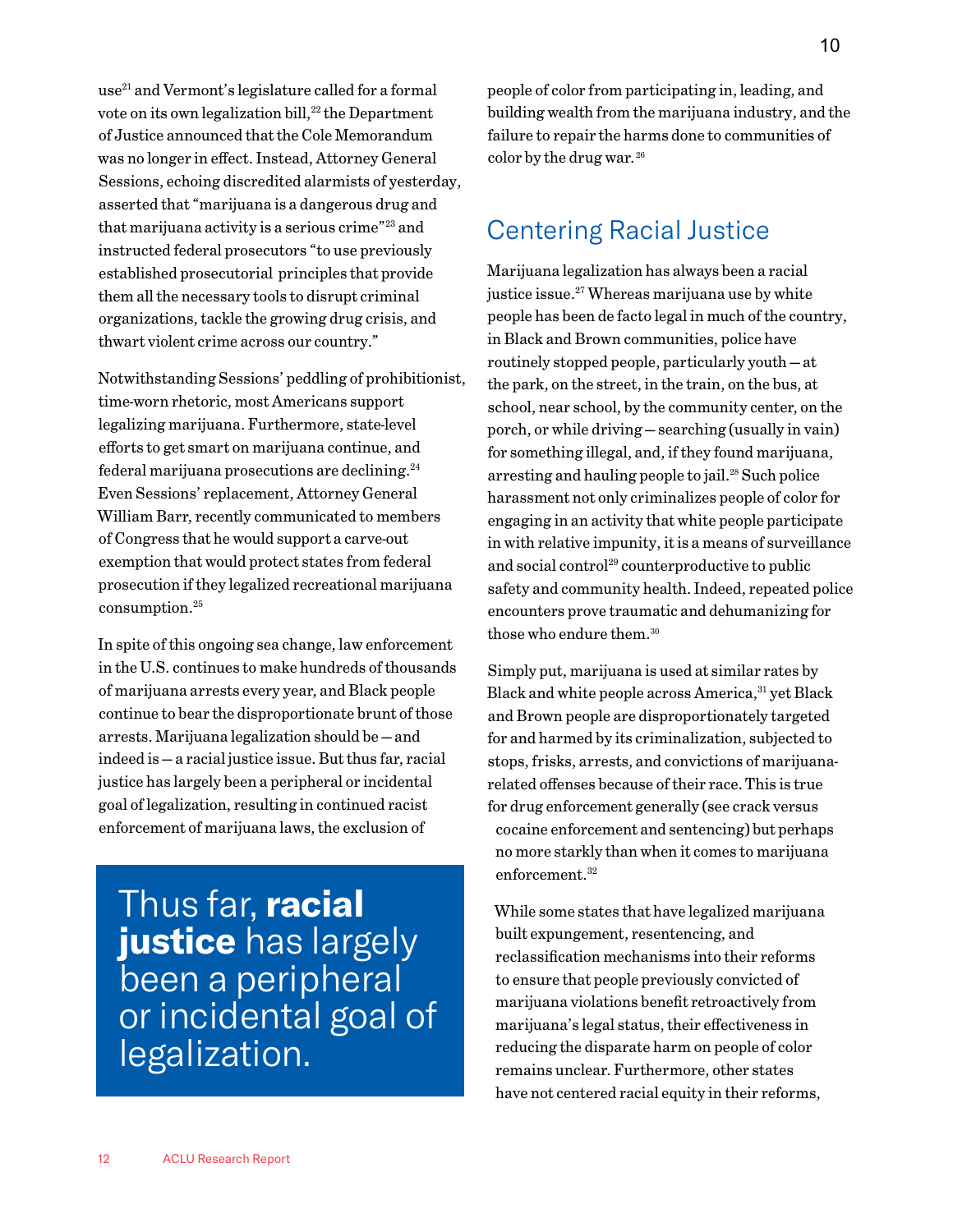and much more can be done to guarantee that drug reform laws repair the harms suffered by communities of color as a result of racially biased enforcement and criminalization. Precisely because of this history, racial justice remains a critical prism through which drug reform policies should be evaluated.33

## Reforms Beyond Legislation: The Role of Prosecutors and Police

To be sure, while legalization is the most powerful step toward reducing the damage of marijuana criminalization, there are other steps that can be taken in the meantime. For example, local prosecutors have the power to end prosecution for marijuana violations. Cyrus Vance, the district attorney for Manhattan, instituted a Decline-to-Prosecute policy on marijuana possession and consumption cases, reportedly resulting in a substantial reduction of such cases in the first 90 days of the policy taking effect.<sup>34</sup> District Attorney Larry Krasner of Philadelphia, State's Attorney Marilyn Mosby of Baltimore, Fairfax County Commonwealth Attorney Steve Descano of Virginia, Cook County State's Attorney Kim Foxx of Illinois, and a growing list of prosecutors have launched similar efforts in order to discontinue the harmful approaches of their predecessors on marijuana policy.

While they ameliorate the harm of criminal prosecutions, such approaches cannot be successful in reducing the harm caused to individuals subject to marijuana arrests if police departments are not partners in the prosecutors' efforts. For example, after the Austin, Texas, City Council passed a resolution to reduce arrests for low-level marijuana violations, the local police chief quickly rebuffed legislators and vowed to continue to enforce the police department's policy of arresting or issuing citations for marijuana violations.35 Conversely, in Seattle, the police department played a critical role in minimizing the harms of marijuana criminalization.<sup>36</sup>

Of course, progressive policies toward marijuana enforcement can only be effective if they are part of a broader effort by prosecutors and police to end selective enforcement of all criminal laws against Black and Brown people. After all, marijuana prohibition is simply one tool in governments' criminal law arsenal — albeit a very effective and ubiquitous one — to marginalize and disempower people of color.

Criminal consequences is not the only harm of marijuana prohibition. There is a range of potentially debilitating collateral consequences as well, many of which persist even after marijuana is decriminalized or even legalized. These can further erode people's civil rights by impacting housing rights, parental rights, the administration of public benefits, access to education, and immigration status. For example, families who live in federally subsidized public housing face eviction or family separation if someone is accused of using marijuana on their premises. Parents may lose their children in family court proceedings if accused of using marijuana. Disabled and poor recipients of public benefits still face the threat of losing their benefits for marijuana use. Immigrants can face deportation for marijuana use. Because of the race-driven way in which marijuana criminal laws have been enforced, each of these potentially life-altering consequences of criminalization has been borne disproportionately by communities of color.

## **Conclusion**

In 2020, we enter a decade marked by confusion and contradictions when it comes to marijuana policies. Today, marijuana is still categorized by the federal government among the most dangerous drugs with no medicinal value, and yet 37 states have rolled back prohibitionist laws (11 states and the District of Columbia have legalized recreational use, 15 other states have decriminalized use, and 11 additional states have legalized it for medical use only).37 People in neighboring states, such as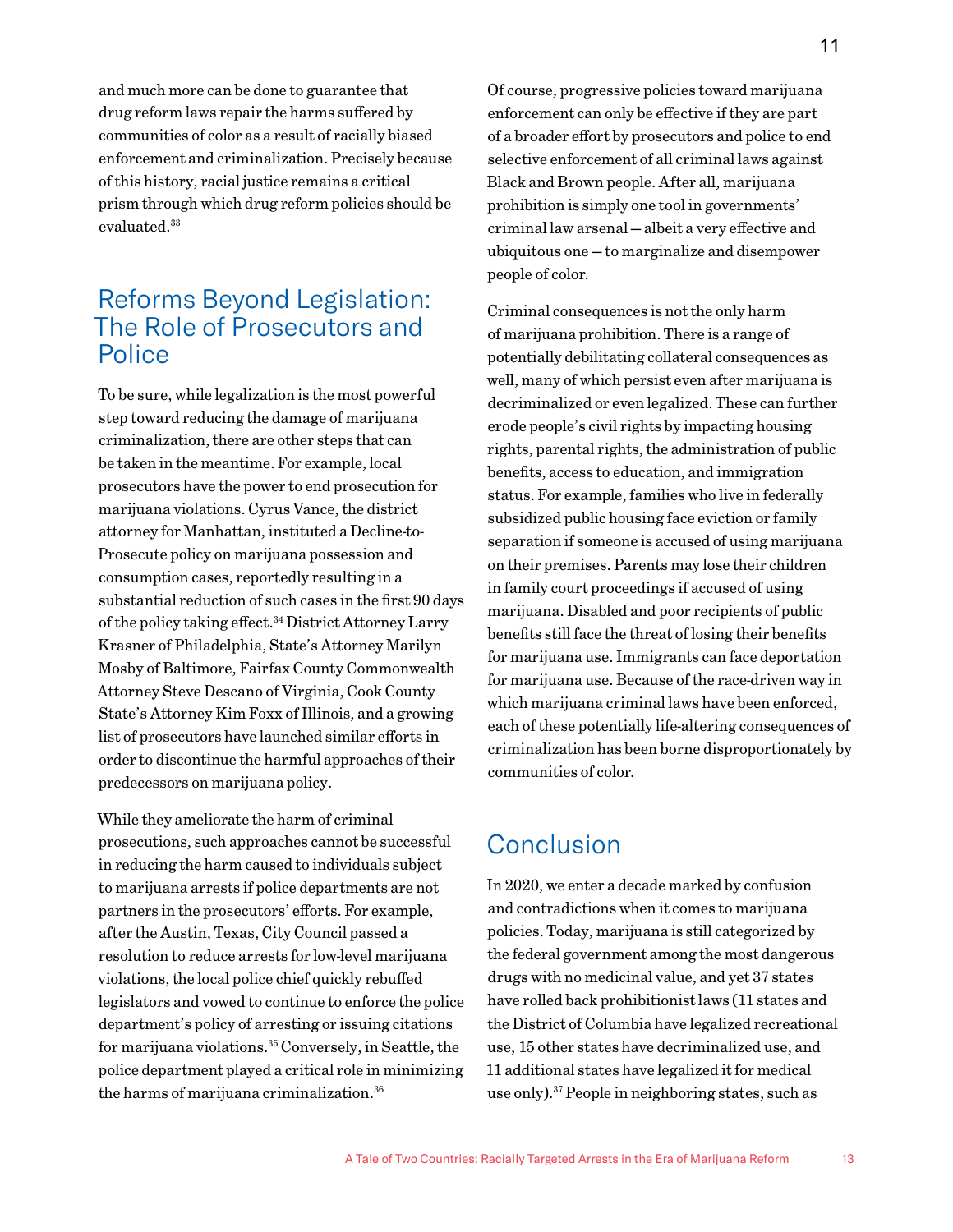Illinois and Wisconsin, enjoy markedly different rights given the conflicting legal status of marijuana across their borders.38 Traveling from Illinois to Wisconsin, someone who uses marijuana goes from being a casual consumer protected by local law to a potential target of criminal laws subject to lifealtering prosecution. And the injustice of the past is a harbinger for today's marijuana market. While corporations, entrepreneurs, and governments in some jurisdictions are making millions of dollars in profits and revenues in the legal marijuana industry, poor people in other jurisdictions are stuck in handcuffs or jail cells, or with lifelong criminal records for possessing or selling miniscule fractions of what these powerful companies move daily. In some states, there are even people serving sentences of life without parole for marijuana convictions.39 Clearly, there is a long way to go to end the harms of marijuana prohibition and ensure that racial equity guides the implementation of legalization and decriminalization efforts.

As we begin a new decade, it is time to assess the progress and failures of this country's marijuana policies at the state and county level with regard to racial justice. This report provides a new, unprecedented examination of the state of marijuana enforcement in the U.S. and the ramifications of decriminalization and legalization efforts — on overall arrests, and specifically on the racial inequities perpetuated by this war. Using data on marijuana arrests that local police departments provide the FBI under the Uniform Crime Reporting Program, alongside supplemented data obtained directly from unreported jurisdictions, this report examines nationwide and state trends in both arrests and Black/white racial disparities. Keenly aware of the consequential policy decisions made at local levels, this report also examines how different counties behave with respect to marijuana arrests and racial disparities in such arrests. And as the number of states implementing reforms in marijuana laws has increased since our last report, we are able to examine the potential impact legalization or

This report provides a **new, unprecedented examination** of the state of marijuana enforcement in the U.S.

decriminalization policies have had on such arrests and racial disparities.

Indeed, while there is some existing research examining the potential fiscal and public safety impacts of marijuana law reforms in select states or jurisdictions, there is considerably less empirical research on the impact of these reforms on people of color. The scope of this report not only allows for an examination of the national, state, and local landscapes, it will provide new information on the success — or failure — of these current laws to address the racial inequities perpetuated by marijuana prohibitions. As such, these findings offer direction for policymakers, criminal justice leaders, and advocates who seek not only to end the war on marijuana, but to ensure that we do so in reparative ways that allow us to confront the racial injustice of the past by building a path forward with and for the people and communities most deeply harmed by marijuana prohibition.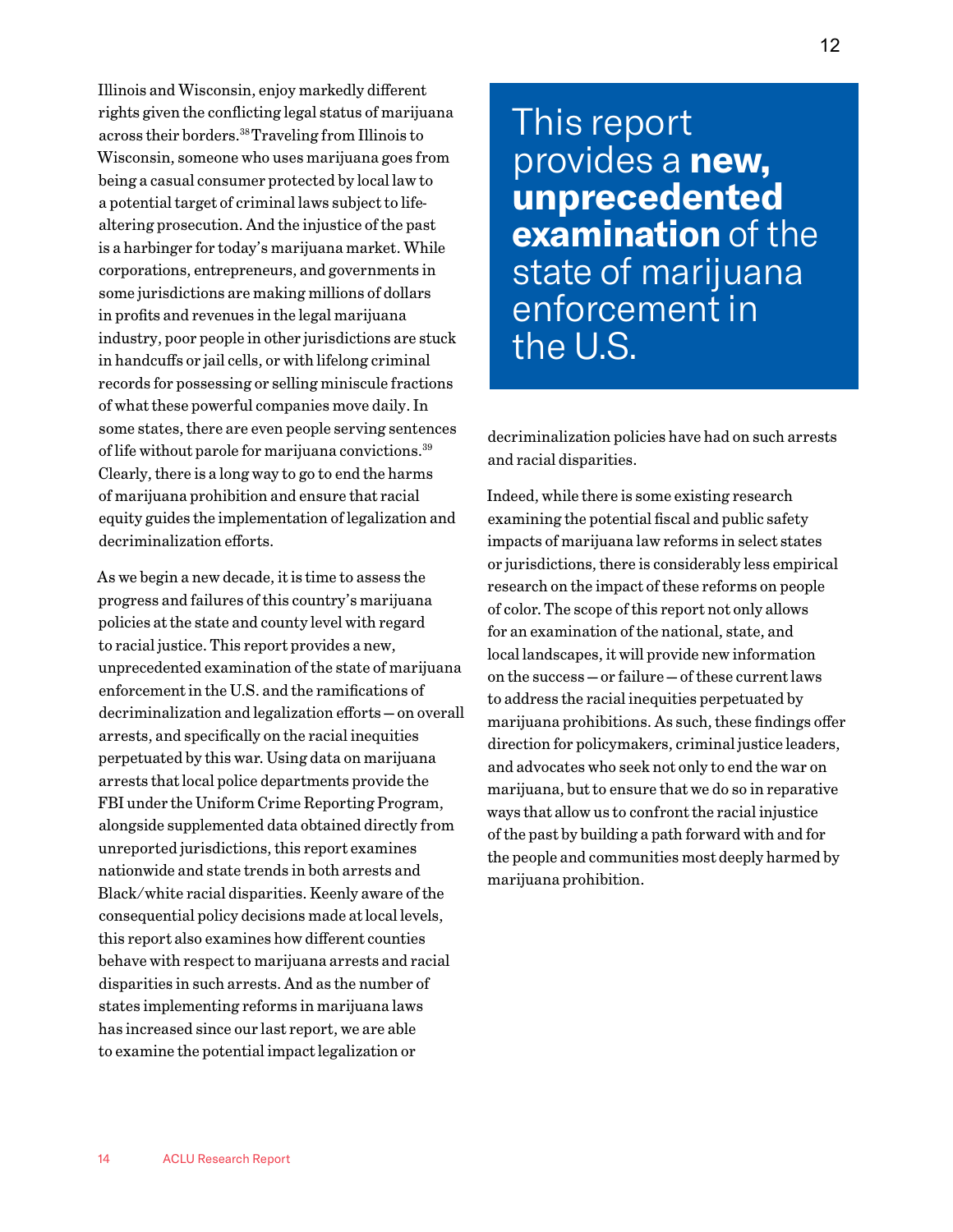# Recommendations

As the ACLU recommended in our original report in 2013, the most effective way to eliminate arrests for marijuana use and possession, and the racial disparities that plague such arrests, is through marijuana legalization.53 If legalization is not yet achievable, states should, at a minimum, decriminalize marijuana offenses. Based on the findings from this report, racial equity should be centered in every aspect of the legalization and decriminalization process. States must also improve their data collection practices and policies with regard to arrests by race. We cannot undo the harms perpetuated by marijuana prohibition, but we can chart a smarter, fairer future that uplifts and repairs the people and communities most harmed by criminalization.

# Recommendations at a Glance

## **For Federal, State, and Local Governments**

- Legalize marijuana use and possession
- Do not replace marijuana prohibition with a system of fines, fees, and arrests
- Grant clemency to or resentence anyone incarcerated on a marijuana conviction and expunge all marijuana convictions
- Eliminate collateral consequences that result from marijuana arrests or convictions
- Ensure new legal markets benefit and are accessible to communities most harmed by the War on Drugs
- Ensure marijuana possession and other low-level offense arrests are not included in performance measures for federal funding

## **For Law Enforcement Agencies**

- End the enforcement of marijuana possession and distribution
- End racial profiling by police
- Eliminate consent searches
- End the practice of using raw numbers of stops, citations, summons, and arrests as a metric to measure productivity and efficacy
- Develop systems for the routine collection of accurate data on a range of police practices
- Invest in nonpunitive programs and community-based services and divest from law enforcement
- Develop, secure, and implement strong, independent, and effective oversight mechanisms for local law enforcement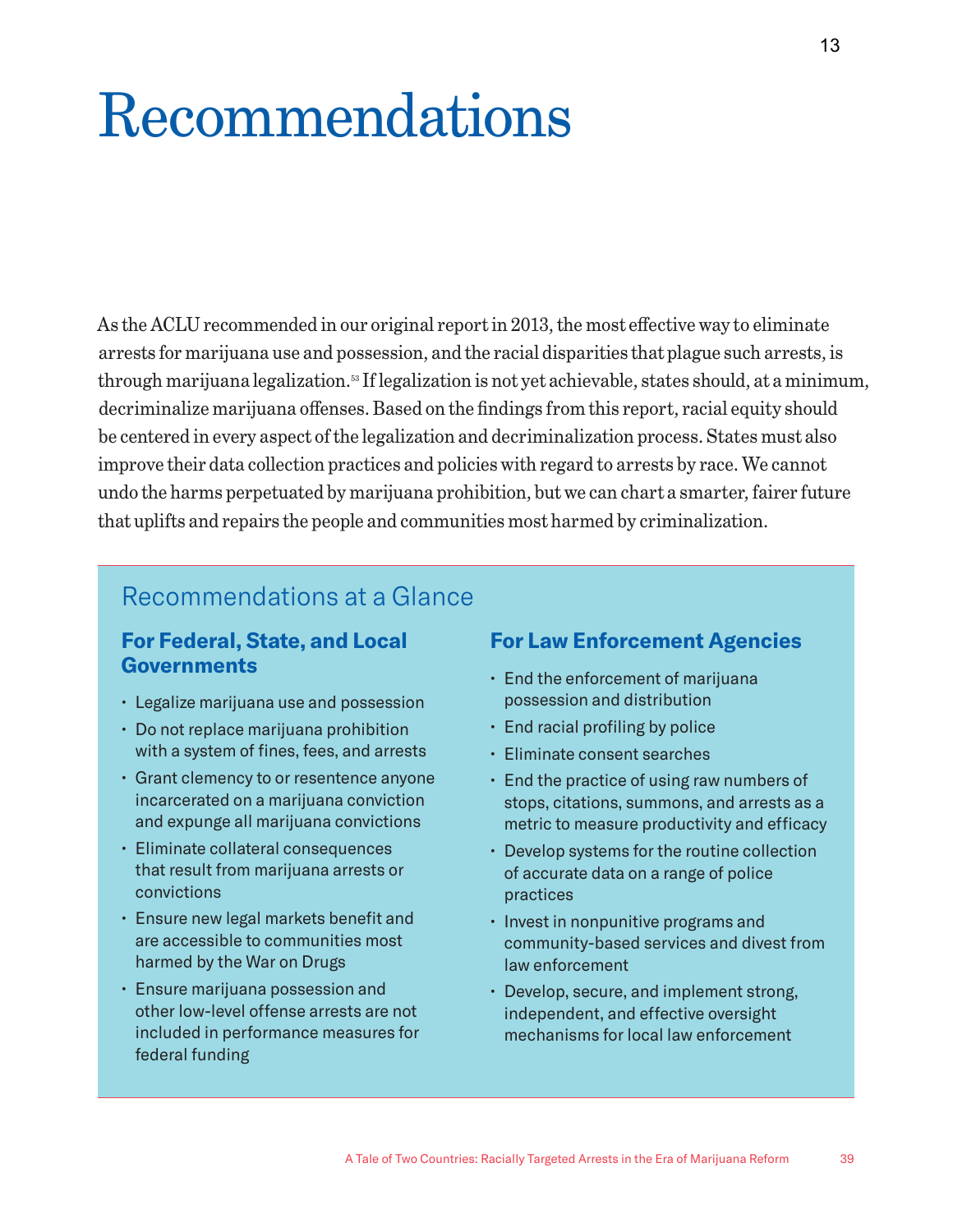# Federal, State, and Local **Governments**

## **1. Legalize marijuana use and possession.**

The federal government should remove marijuana from the Controlled Substances Act; until it does, it should not enforce marijuana offenses.

States should legalize marijuana through a system of taxation, licensing, and regulation under which private businesses licensed and regulated by the state can sell marijuana. This mode of legalization offers numerous benefits; it would largely address the arrests epidemic and — if centered in racial equity — its attendant racial disparities by removing marijuana possession and use from the criminal justice system. Further, it would save cash-strapped state and local governments millions of dollars in decreased police, jail, and court costs that could be redirected toward repairing the harms of the War on Drugs.

As a society, we permit the controlled use of alcohol and tobacco, substances that can be dangerous to health and, at times, public safety. We educate society about those dangers and have constructed a system of laws that allow for the use and possession of these substances while seeking to protect the public from their dangers. Particularly given the findings of this report, states that have not legalized should create similar systems for legalizing marijuana use and possession.<sup>54</sup>

In addition, while legalization and decriminalization significantly lower the overall numbers of marijuana arrests, some states have seen an even steeper rise in the proportion of Black people whose lives are impacted by a marijuana arrest.<sup>55</sup> This indicates that it is critical that states' legalization schemes must be equitable and grounded in racial justice. The recommendations in this report are vital to instill equity into the legalization process and to

 It is critical that states' legalization schemes must be **equitable** and grounded in **racial justice.**

help ensure that racial disparities do not continue post-legalization.

Further, some states have seen a rise in youth arrests for marijuana.56 It is vital that when states legalize for adults, they do not continue to criminalize youth. They should also decriminalize marijuanarelated activities for youth. Instead of the continued criminalization of young people, jurisdictions that legalize, decriminalize, or depenalize youth offenses should provide alternatives to criminal intervention such as drug education programs or community service. If drug education programs are provided as an alternative, they should be scientifically accurate about the harms of drugs and sympathetic toward the young people in the program who may have used and/ or sold drugs.

## **2. Do not replace marijuana prohibition with a system of fines, fees, and arrests.**

We should not replace a criminal system with fines and fees that create a modern-day debtors' prison. It is important to recognize that replacing marijuana arrests with fees, fines, or tickets is not an ideal solution for a number of reasons. First, the same racial disparities that exist nationwide in arrests for marijuana possession would likely be replicated in citations for civil offenses for marijuana possession. Second, the monetary fines that accompany civil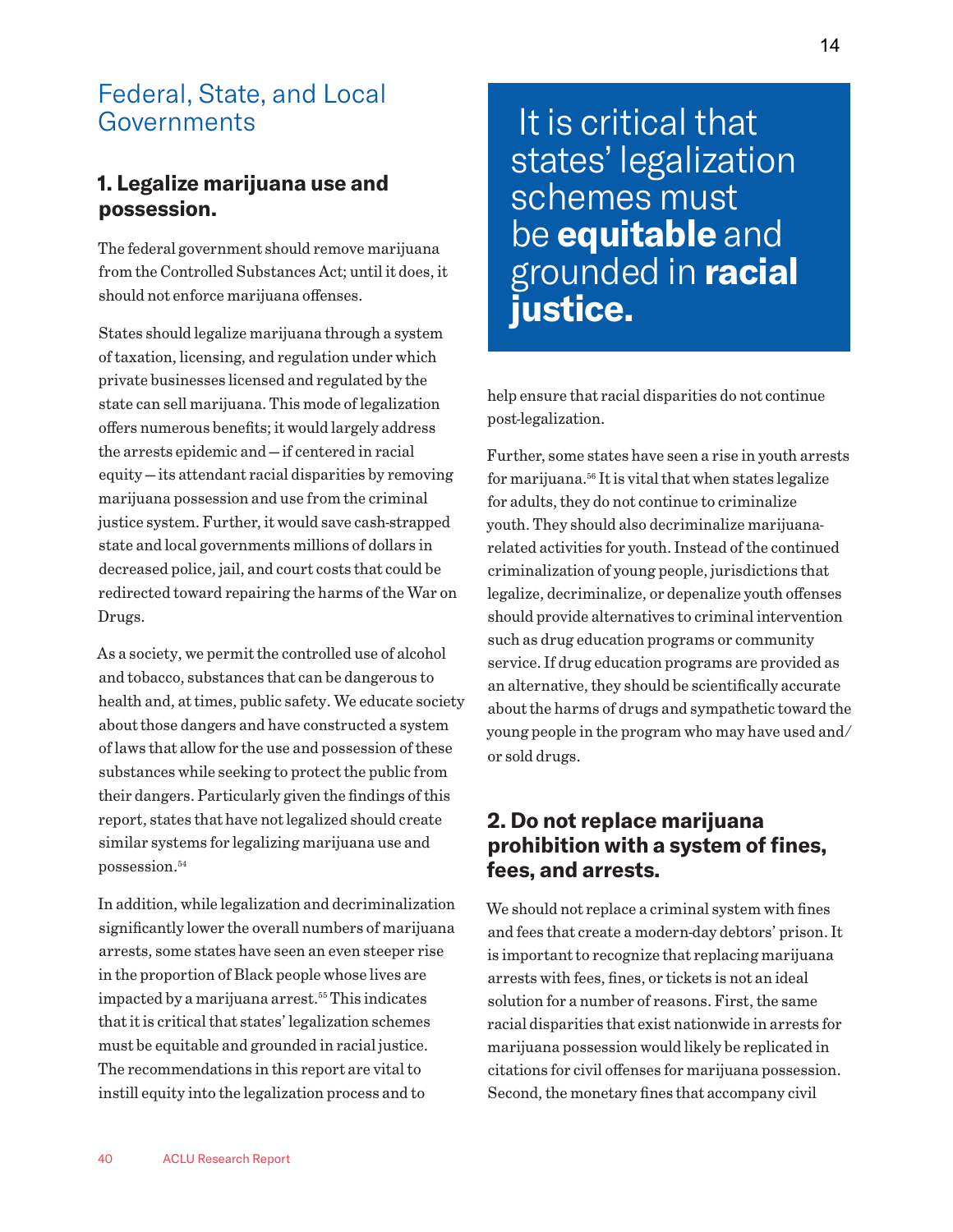offenses can place a substantial burden on those fined, particularly the young, poor, and people of color — all of whom are disproportionately targeted by police. Third, individuals who are unable to make payments in a timely fashion, or at all, or who do not appear in court to answer to the civil charge, are subject to arrest — often by a warrant squad — which results in individuals being brought to court and in some cases jailed for failing to pay the fines or to appear. In addition to placing significant personal and financial burdens on the individual, this imposes significant costs on the state, possibly exceeding the original fine imposed. All fees, taxes, and surcharges that are imposed for the purpose of recouping operating costs should be repealed.

While fees should never be implemented, if fines must be, they should be proportionate, both in terms of individual income and severity of the offense, and they should impose an equitable burden on people regardless of income level. In the case of nonpayment, there should be limited penalties for failure to pay. At a bare minimum, "ability to pay" hearings should be required before the imposition of any fines or fees, and any preexisting laws that tie the hands of judges who wish to reduce or waive fines should be repealed.<sup>57</sup> For those who cannot pay, there should be mechanisms in place for proactively requesting a reduction or waiver based on financial circumstances prior to default.58 In the case of

Legalization must come with processes for **clemency, resentencing,** and **expungement** to reflect the change in law.

nonpayment, penalties should be limited and under no circumstances should they result in incarceration, suspension or revocation of driver's licenses, disenfranchisement, extension or revocation of probation, parole or any other form of supervision, or additional monetary penalties.59 Finally, because of the discriminatory impact of fines and fees and their massive impact, outstanding debt for marijuana fines and fees should be forgiven with legalization.

## **3. Include clemency, resentencing, and expungement processes in legalization efforts.**

While progress in reforming our nation's drug laws is vital, we must remember that if we legalize marijuana without righting the wrongs of past enforcement, we risk reinforcing the decades of disproportionate harm communities of color have endured. That is why legalization must come with processes for clemency, resentencing, and expungement to reflect the change in law. No one should be incarcerated on a marijuana offense. And having a marijuana conviction on your record can make it difficult to secure and maintain employment, housing, or secure government assistance for the rest of your life.<sup>60</sup> If we believe that marijuana is not worthy of criminal intervention, then it is only right we stop the suffering inflicted on people by marijuana prosecution, especially since we know it disproportionately falls on the shoulders of low-income communities and communities of color. Clemency, resentencing, and expungement processes should be speedy, automatic, and provided at no cost to the person who is being granted clemency or resentencing or whose record is being expunged.

Illinois, California, and others have instituted expungement and resentencing processes concurrently with or following legalization, giving us a model of successful tactics as well as roadblocks to clearing people's records. The categories of offenses eligible for automatic clemency, resentencing, or expungement should be wide, and include as many people and types of offense as possible. This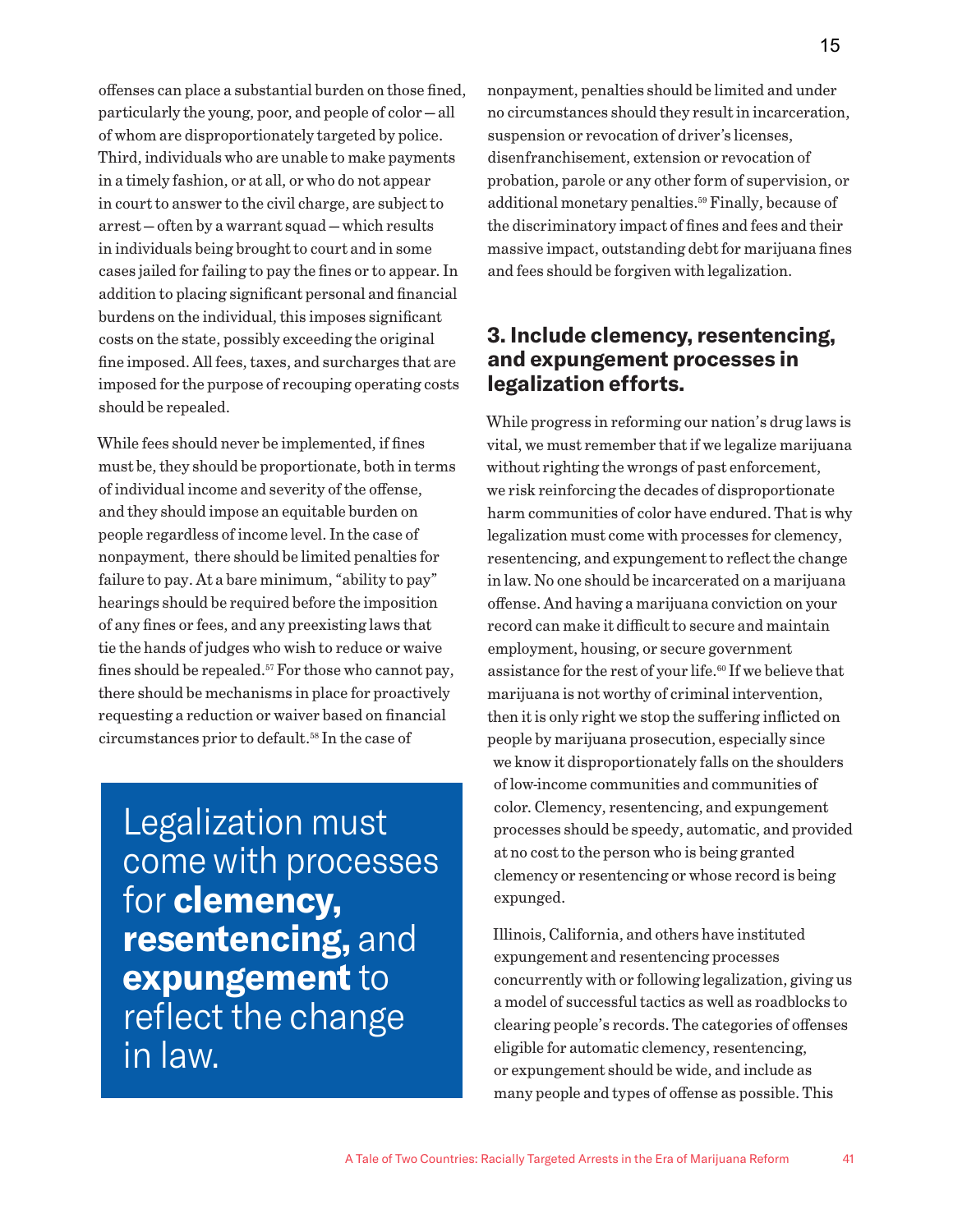means ensuring that the burden is placed on the government, not the people, to begin the process of expunging marijuana records and granting clemency and resentencing to people incarcerated or being punished for marijuana offenses. This process should be as quick as possible. Every day, week, month, or year that people spend incarcerated or being punished for marijuana offenses or that marijuana records are maintained is a day, week, month, or year that large numbers of people will struggle to gain employment, housing, education loans, and others. An expedient process is burdensome but also tremendously beneficial. Some localities have found creative ways to ensure that people are resentenced or have their records expunged in a timely manner. Cook County, for example, is using Code for America to assist in analyzing conviction data to autopopulate forms for expungement.61 For all those who are not automatically expunged, the process should be as quick and cheap as possible.

## **4. Eliminate collateral consequences that result from marijuana arrests or convictions.**

No person should be denied public benefits or suffer other collateral consequences due to marijuana use, arrest, or conviction. Collateral consequences can significantly derail many aspects of a person's life post arrest, conviction, or incarceration. As enforcement of marijuana offenses disproportionately falls on communities of color, so too does the brunt of collateral consequences and discrimination on the basis of marijuana use, arrests, and conviction.

The following collateral consequences and discriminatory measures should be eliminated with legalization:

- Denial of public benefits based on use, arrests, or convictions for marijuana
- Drug tests for benefit eligibility
- Separation of families in the child welfare system
- Loss of driver's licenses
- Deportation
- Loss of federal financial aid
- Bans on participation in the marijuana industry for those with drug arrests
- Felony disenfranchisement

## **5. Implement new legal markets to benefit communities most harmed by the War on Drugs.**

The benefits reaped from emerging legal marketplaces for marijuana should be shared with the communities most harmed by the War on Drugs. We have seen multiple states that prevent those with drug convictions on their record from participating in the legal marijuana marketplace, therefore preventing those most harmed by marijuana legalization from the profits and employment that these new markets bring.<sup>62</sup> If legislatures or residents determine that we should no longer criminalize marijuana because it is ineffective and disproportionately impacts people of color, then those most harmed by criminalization should be able to access the industry.

In addition, legalization should include licensing for consumption spaces that are open to the public in order to provide space for legal consumption for those who live in public housing or rental units that do not allow consumption or smoking. This is important, because if legalization occurs without providing consumption spaces (such as cafes) open to the public, people who live in rental or public housing have no place to consume marijuana without risking eviction or criminalization for public consumption.

Given the history of the War on Drugs and the devastating harm it has caused communities of color, it is only just that the tax revenue raised by the new legal market be put toward repairing these harms. Revenue can be invested in communities most harmed by the drug war through programming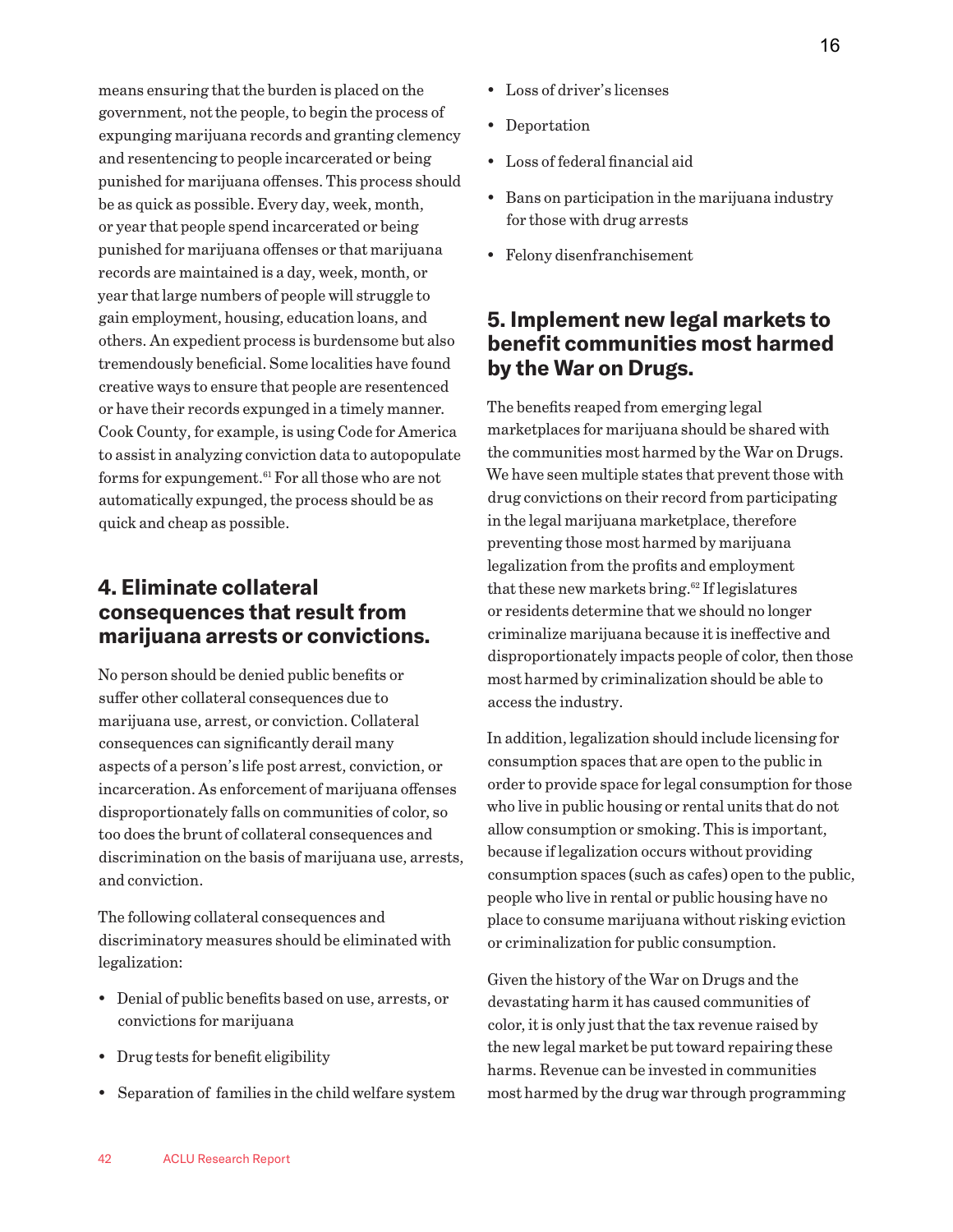The benefits reaped from emerging legal marketplaces should be shared with the **communities most harmed** by the War on Drugs.

that helps to end the collateral harms of marijuana prohibition, including barriers to employment, and supports small businesses owned and/or run by communities directly impacted by the War on Drugs.

Finally, it is important to create fair licensing structures in which the cost of obtaining a license is reasonable and accessible to small business owners and to the communities most impacted by the War on Drugs. It should not take an exorbitant amount of money to be able to profit from the new legal market, and the communities most impacted by the failed War on Drugs should be able to participate in and profit from the emerging industry.

## **6. Ensure marijuana possession and other low-level offense arrests are not included in performance measures of law enforcement agencies for federal funding.**

Federal government grants, including the Byrne Justice Assistance Grants (or Byrne JAG), should not include arrest numbers in their performance measures. As long as arrest statistics — which include any arrest, including any drug arrest — are included in law enforcement's performance measures, police departments are likely encouraged to increase their arrest numbers by targeting their resources

on people who commit low-level offenses, including low-level drug users, possessors, and distributors. By including marijuana possession arrests and other low-level offense arrests in performance assessments of a state's use of federal funds, the federal government is relying upon an unreliable measure of law enforcement's ability to increase public safety and reduce the exploitative trafficking of drugs. Indeed, such arrests reduce neither the use nor availability of marijuana.

# Law Enforcement Agencies

## **1. End the enforcement of laws criminalizing marijuana possession and distribution.**

Aggressive enforcement of low-level offenses such as marijuana possession unnecessarily funnels hundreds of thousands of people into the criminal legal system — primarily young people of color and particularly Black people. Therefore, police departments and municipal government entities should end police enforcement of marijuana possession and marijuana distribution, as well as a range of other low-level offenses, such as traffic infractions and "quality of life" offenses, and work to address these issues through measures that do not employ the criminal legal system. If this is not possible, police departments and local government entities should make these offenses a low priority for enforcement.

Over the past decade, certain cities, including Seattle and San Francisco (prior to legalization), made marijuana possession their lowest enforcement priority.63 Such a policy provides local governments with additional resources to fund public health, economic, and education initiatives that address the social challenges at the root of most criminal offenses.

## **2. End racial profiling.**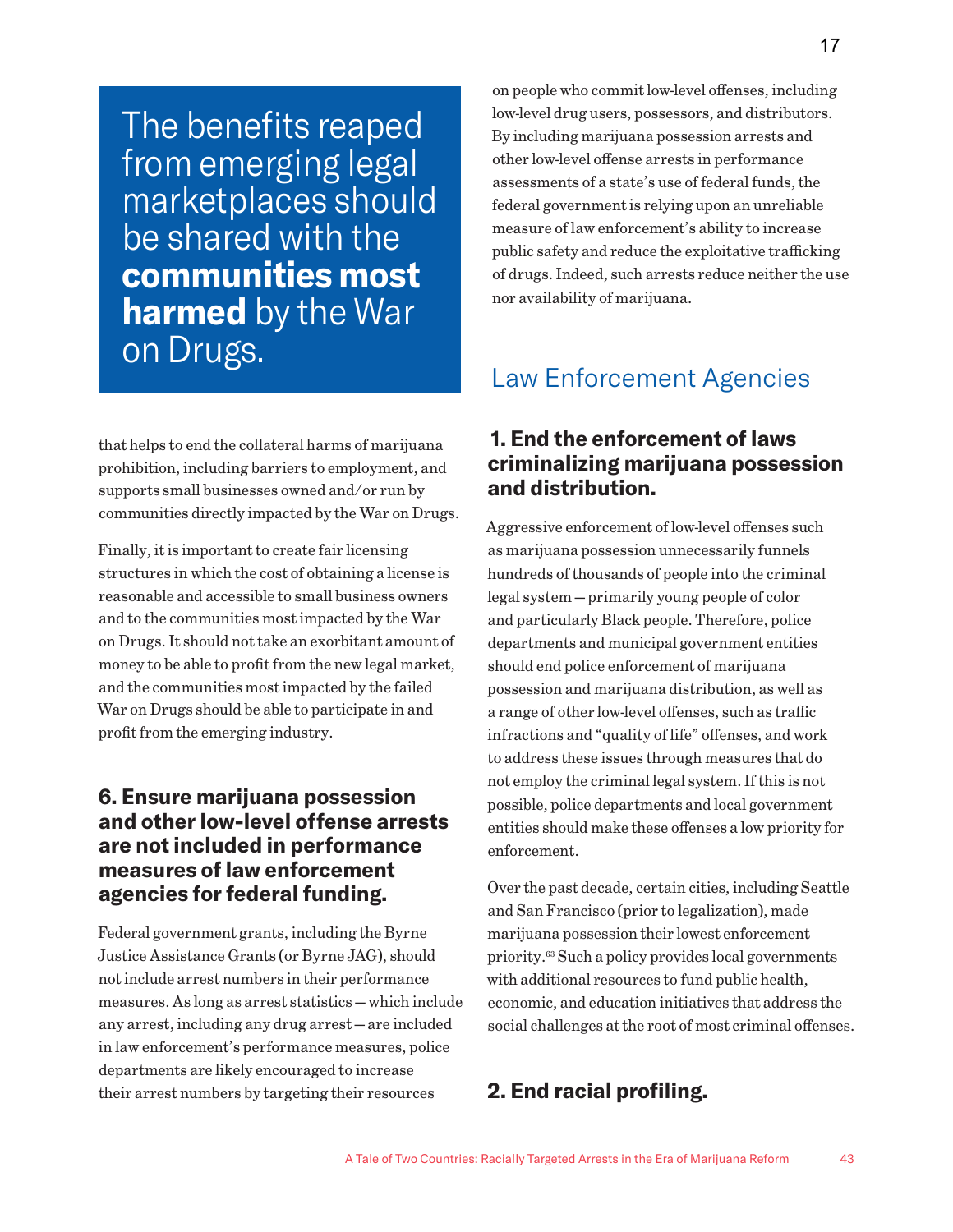Racial profiling refers to the act of selecting or targeting a person(s) for law enforcement contact (including stop, frisk, search, and arrest) based on the individual's actual or perceived race, ethnicity, or national origin rather than a reasonable suspicion that the individual has or is engaged in criminal activity. Racial profiling includes policies or practices (such as broken windows policing) that have a disparate impact on certain communities specifically those of color.

Police interactions with people should be directed only toward investigating actual threats to public safety. However, too often, police stop and search people of color without substantial evidence of wrongdoing, based on explicit and implicit biases. Such racial profiling can lead to the aggressive enforcement of minor offenses in communities of color, disproportionately and needlessly entangling people — particularly young people — in the criminal legal system for offenses that are rarely, if ever, enforced in more affluent, predominantly white communities. Police departments should adopt model racial profiling policies that define racial profiling, prohibit law enforcement from engaging in it, and make clear that it is unconstitutional under the Fourth Amendment.64

A further step that courts and state legislatures should take is to raise the level of suspicion required to stop and briefly detain a person against their will for investigative purposes. The current constitutional baseline requires a relatively low bar — reasonable suspicion of criminal activity - for such stops.<sup>65</sup> Raising this standard to the same standard as a regular arrest — probable cause to believe the person is engaged in criminal activity — would significantly reduce the number of innocent people detained and reduce the risks of racial profiling. For similar reasons, courts and state legislatures should consider raising the standard for "frisk" searches during investigative stops by requiring more than mere "reasonable belief" that someone is armed to carry out a search of their person.

Racial profiling can lead to the **aggressive enforcement of minor offenses** in communities of color.

Further, police departments as well as local and state governments should ban pretextual stops, where police stop someone — often because of the person's race or ethnicity — for a minor infraction, such as a traffic offense, as a pretext to investigate other possible crimes. Indeed, marijuana possession is often used as such a pretext.

Police departments should investigate all complaints in a thorough and timely manner using their existing resources, if they are not already being handled by a more effective independent oversight body (more discussion in the later sections), and implement appropriate and proportionate discipline for noncompliance with such policies (including dismissal).

## **3. End the use of consent searches.**

Consent searches are defined as searches made by law enforcement based on the consent of the individual whose person or property is being searched. Because the legality of the search depends on the fact of consent rather than any particular evidentiary showing by the police, police officers use consent searches to circumvent legal standards that require most searches to be based on probable cause. However, the environment in which they seek consent is inherently coercive, and most policies do not even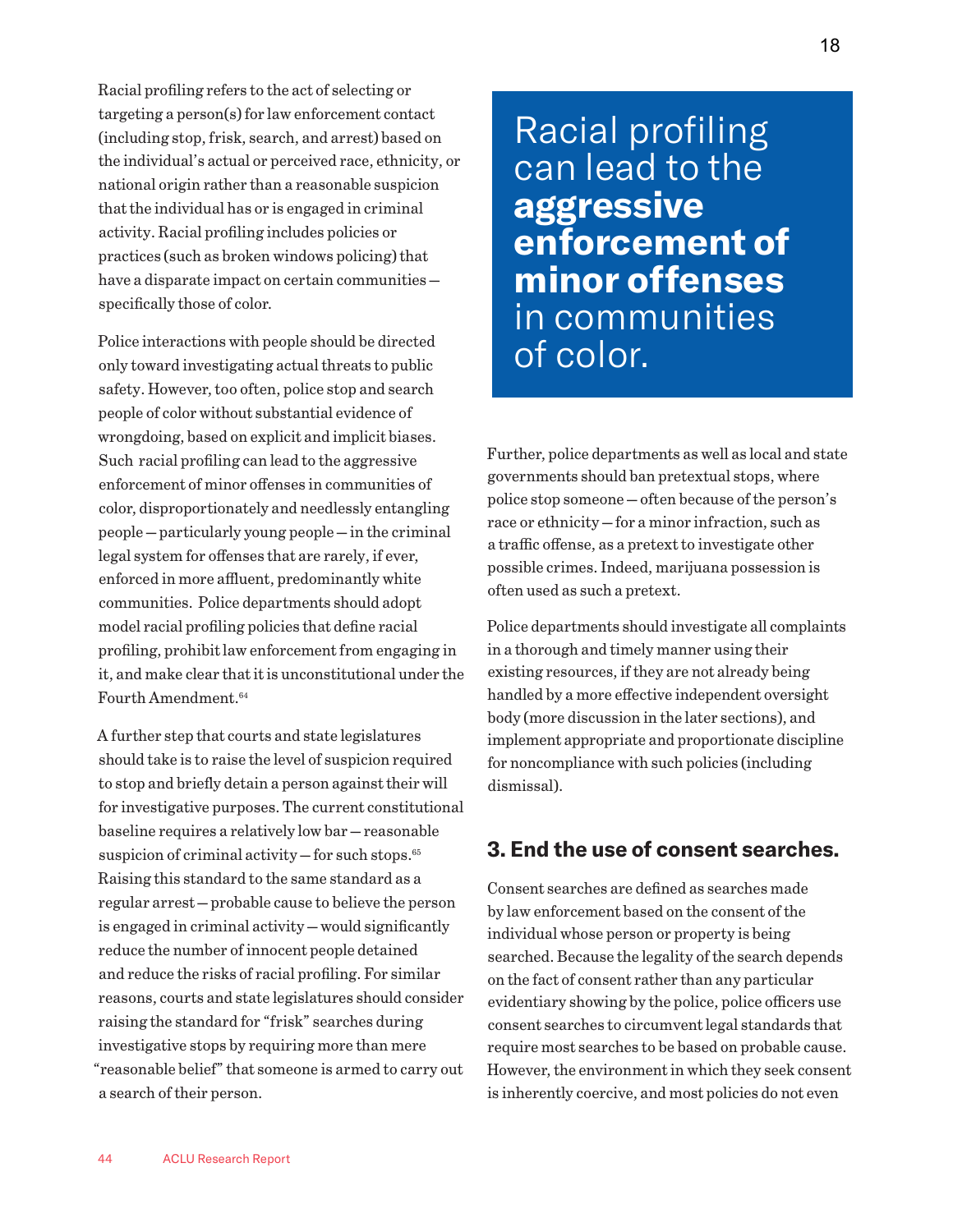require officers to notify the person that it is possible to refuse consent. They are used overwhelmingly against people of color, in circumstances where it is doubtful that the officers would have been able to justify the search without the legal fiction of consent. As such, local governments should ban the use of consent searches through policies and legislation.

## **4. End the practice of using raw numbers of stops, citations, summons, and arrests as a metric to measure productivity and effectiveness.**

Evaluating law enforcement agencies and individual officers based on the numbers of stops, citations, summons, and arrests does not properly measure public safety and health; it also exerts additional pressure on police officers and departments to aggressively enforce criminal laws for lowlevel offenses. Including arrests as a measure of effectiveness and productivity, through COMPSTAT and similar programs, creates an incentive for police to selectively target and harass poor and marginalized communities for enforcement of lowlevel offenses, as such offenses are committed more frequently than serious, harmful crimes.

When officers are subject to arrest goals or quotas, making arrests for low-level offenses is the easiest way to meet these requirements because they are lowresource and less time-intensive than investigating serious crimes. By relying heavily on numbers of stops, citations, summons, and arrests, police departments squander their resources on low-level offenses. This increases arrest statistics and can make departments appear productive and highly active, while discouraging police from reporting and solving more serious crimes. Further, the pressure on police officers to "make their numbers" results in aggressive stops and searches that often fail to meet constitutional requirements and lead to arrests for minor offenses, including marijuana possession. The end results are that overpoliced communities are not made safer but rather harmed by the routine presence and harassment of police; justified frustration and anger toward our criminal legal system, particularly policing practices; a de-emphasis on true justice and healing, including restorative justice and traumainformed responses to harms in communities; and the funneling of people of color into our criminal legal system at immense personal cost to individuals and their families as well as pecuniary cost to taxpayers.

To move away from evaluating public safety and police efficacy through arrest numbers, police departments should reduce the reliance on stops, citations, summons, and arrests and broaden their benchmarks of success, relying instead on measurements such as community satisfaction with law enforcement; number of complaints filed against law enforcement; rate of racial disparities in arrests; and number of serious crimes solved.

## **5. Develop systems for the routine collection of accurate data regarding a range of police practices.**

Police should prioritize accountability and transparency by collecting stop, frisk, search, citation, and arrest data; making the aggregate data publicly available and easily accessible; creating evaluation systems to analyze such data to identify and address racially biased and harmful practices and policies; and developing strategies and tactics that eliminate any form of racial disparities in enforcement practices.

Whether or not a citation is issued or an arrest is made, the police officer must document the following information (in addition to providing the data, time, and location of the stop as a "receipt" to anyone they stop or search):

- The demographic information of the individual stopped (including race, national origin, ethnicity, age, disability, and gender) and the date, time, and location of the stop
- The duration and reason for the stop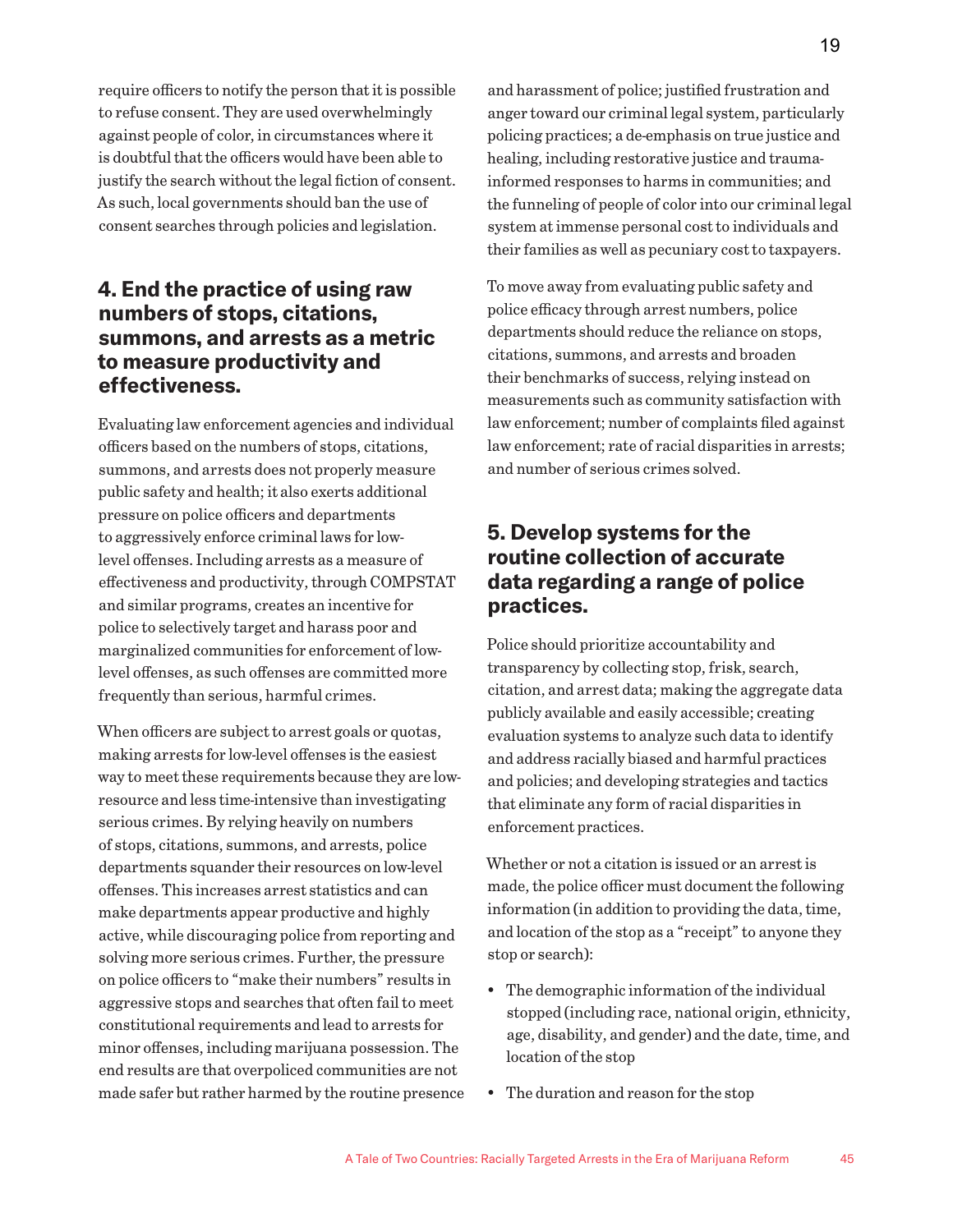- Whether a search was conducted and for what reason
- Whether and what type of contraband was recovered
- The outcome of the encounter (summons, citation, warning, arrest, no action)
- The identification of the officers involved

To guarantee statewide uniform arrest and citation documentation, state legislatures should require all police departments (municipal and state) to electronically record information regarding stops, frisks, searches, citations, and arrests by locality, race, national origin, ethnicity, age, and gender, share the information with a central state agency, and publish the data in quarterly reports (on their website and in print so it is accessible to everyone in the community). Personally identifiable information about the individual stopped should not be recorded, so as not to violate the individual's right to privacy. The reports should be easily searchable. Such transparency will provide the public — community members, activists, local and state policymakers, criminologists, lawyers, academics, the media, etc. with a meaningful empirical basis for determining whether any demographics have been targeted and to raise concerns and propose policy solutions. This would provide more objective and understandable information for assessing public safety; inform discussions about the nature and appropriateness of police practices and police resources; promote community safety, trust, and autonomy; and better ensure accountability of police departments and individual officers.

## **6. Invest in nonpunitive programs and community-based services rather than the criminal legal system.**

Since the 1980s, the amount of money spent on the criminal legal system has dramatically outpaced expenditures on community services (such as

housing, schools, jobs, public health, and violence prevention programs) that help build stable, safe communities rather than furthering harm by relying on punitive interventions. State and local governments spend over \$100 billion a year on their law enforcement agencies. The federal government supplements funding costs by giving out billions of dollars' worth of grants to law enforcement agencies through DOJ programs such as Byrne JAG.<sup>66</sup> Police should not be given unfettered discretion to redirect the money saved from halting the enforcement of low-level offenses toward other types of enforcement; instead, DOJ should mandate that local governments and the police put such resources toward nonpunitive and public health programs that benefit public safety through measures unrelated to the criminal legal system. As such, local, state, and federal governments should work with community members to limit the role of police in communities of color and redirect these funds to other services so jurisdictions can appropriately and adequately address economic, health, and social problems at their root in ways that strengthen rather than sabotage impacted communities.

Local, state, and federal governments should work with community members to **limit the role of police** in communities of color.